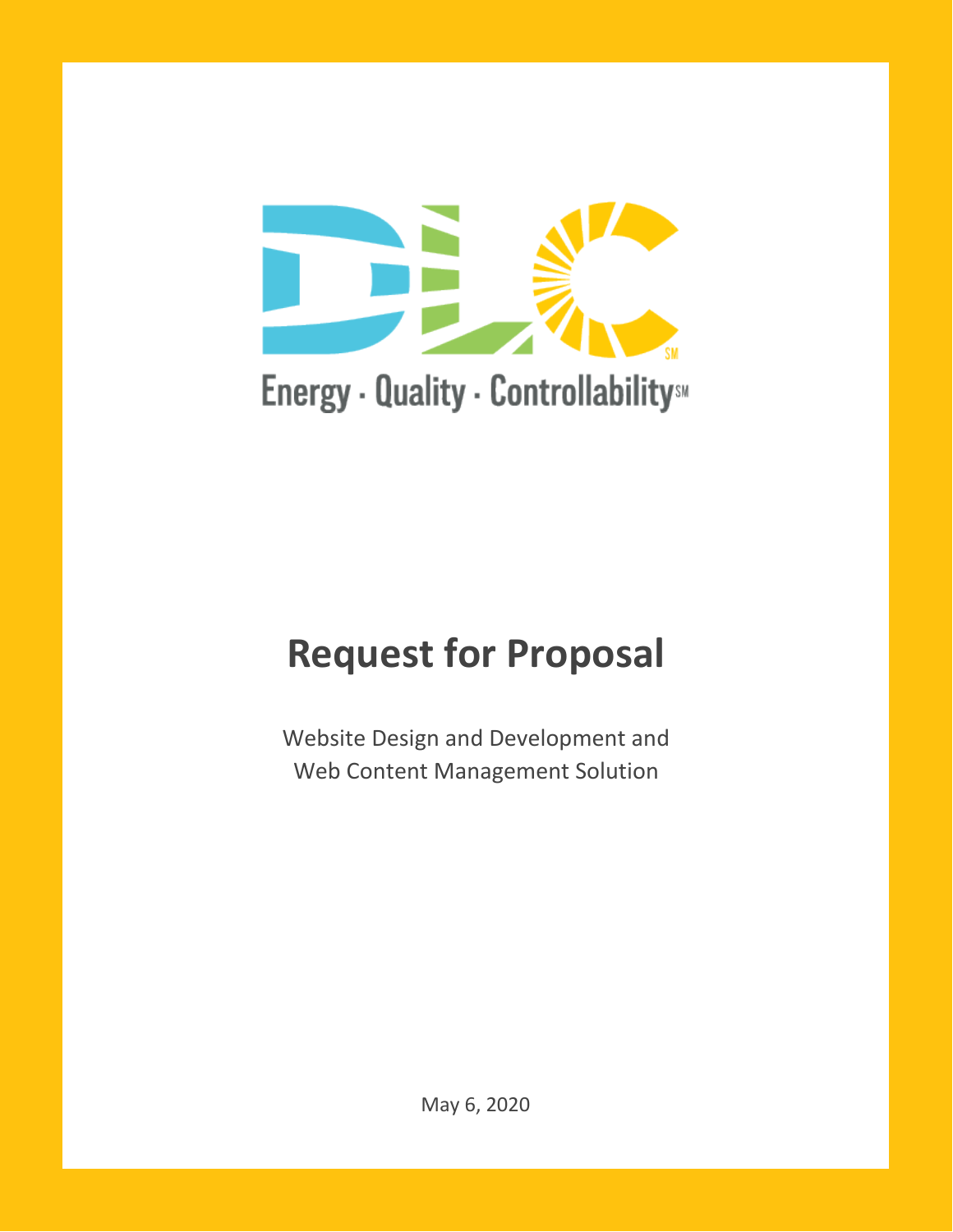# **Table of Contents**

| 1.1 |                                                                                             |  |  |
|-----|---------------------------------------------------------------------------------------------|--|--|
| 1.2 |                                                                                             |  |  |
| 1.3 |                                                                                             |  |  |
| 1.4 |                                                                                             |  |  |
| 1.5 |                                                                                             |  |  |
| 1.6 |                                                                                             |  |  |
| 1.7 |                                                                                             |  |  |
| 1.8 |                                                                                             |  |  |
|     |                                                                                             |  |  |
| 2.1 |                                                                                             |  |  |
| 2.2 |                                                                                             |  |  |
|     |                                                                                             |  |  |
|     | 4.0: Additional Direct Query Questions: Technical, Architecture, Performance, Security, and |  |  |
|     |                                                                                             |  |  |
|     |                                                                                             |  |  |
|     |                                                                                             |  |  |
|     |                                                                                             |  |  |
|     |                                                                                             |  |  |
|     |                                                                                             |  |  |
|     |                                                                                             |  |  |
|     |                                                                                             |  |  |
|     |                                                                                             |  |  |
|     |                                                                                             |  |  |
|     |                                                                                             |  |  |
|     |                                                                                             |  |  |
|     |                                                                                             |  |  |
|     |                                                                                             |  |  |
|     |                                                                                             |  |  |
|     |                                                                                             |  |  |
|     |                                                                                             |  |  |

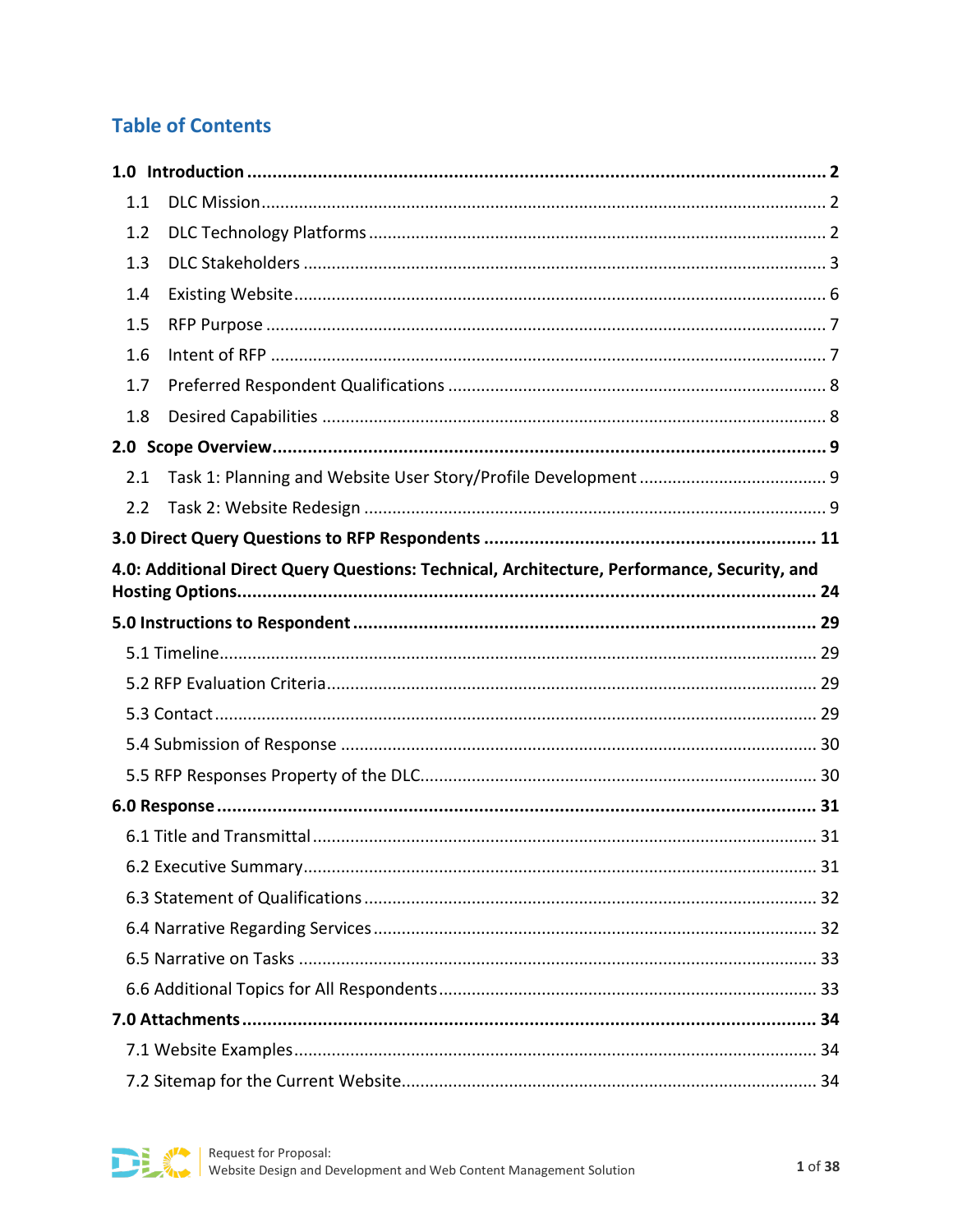# <span id="page-2-0"></span>**1.0 Introduction**

The DesignLights Consortium (DLC®) is a non-profit organization that promotes the use of high-quality, energyefficient lighting and controls products in collaboration with utilities, energy efficiency program members, manufacturers, lighting designers, and federal, state, and local entities. Through these partnerships, the DLC establishes product quality specifications, facilitates thought leadership, and provides information, education, tools and technical expertise.

# <span id="page-2-1"></span>**1.1 DLC Mission**

The DLC mission is to achieve energy optimization by enabling interconnected solutions with a focus on quality for people and the environment. The DLC drives efficient lighting by defining quality, differentiating products and delivering tools and resources to the lighting market through open dialogue and collaboration.

# <span id="page-2-2"></span>**1.2 DLC Technology Platforms**

#### **Solid-State Lighting Program**

The DLC Solid State Lighting (SSL) Qualified Products List (QPL) is our core program and the leading public resource for high quality, efficient LED products for the commercial sector. The QPL currently lists nearly 600,000 products from more than 2,500 manufacturers in 70+ Primary Use Designations. These qualified products meet strict performance requirements for light output, efficacy, color metrics, and reliability and are referenced by hundreds of rebate and procurement programs throughout the US and Canada. Making these requirements and their implications easy for our member utilities, lighting manufacturers, and other stakeholders to locate and understand is paramount. Additionally, with over 500 product applications received each month, highly technical application instructions must be accessible and clear for manufacturers of LED lighting products who want to design qualified products and get their products listed.

#### **Networked Lighting Controls Program**

The DLC's Networked Lighting Controls (NLC) Technical Requirements are based on control system capabilities and have a separate searchable, filterable QPL of control systems that meet these specifications. Additionally, the program contain a set of supporting information, including research that helps validate energy savings, case studies, and training programs to enable widespread adoption of networked lighting controls in commercial buildings. The NLC requirements and QPL are quite different from SSL QPL requirements and the NLC section of the website must be easily differentiated for NLC QPL users, utility programs, and the controls manufacturers submitting applications for listing.

#### **Horticultural Lighting Program**

The DLC's Horticultural Lighting Program is the most recent addition to the DLC portfolio of programs. It includes a separate set of Technical Requirements specific to products designed to support controlled environment agriculture (CEA). The program includes its own QPL for Horticultural Lighting (Hort). The program currently includes Technical Requirements and supplemental guides that provide definitions and application guidance for the rapidly evolving horticultural lighting sector. This may expand to serve as a central resource for energy efficiency information on horticultural lightinge as the emerging science advances. Horticultural products are evaluated using a different set of metrics than traditional LEDs and the QPL has a very different audience of

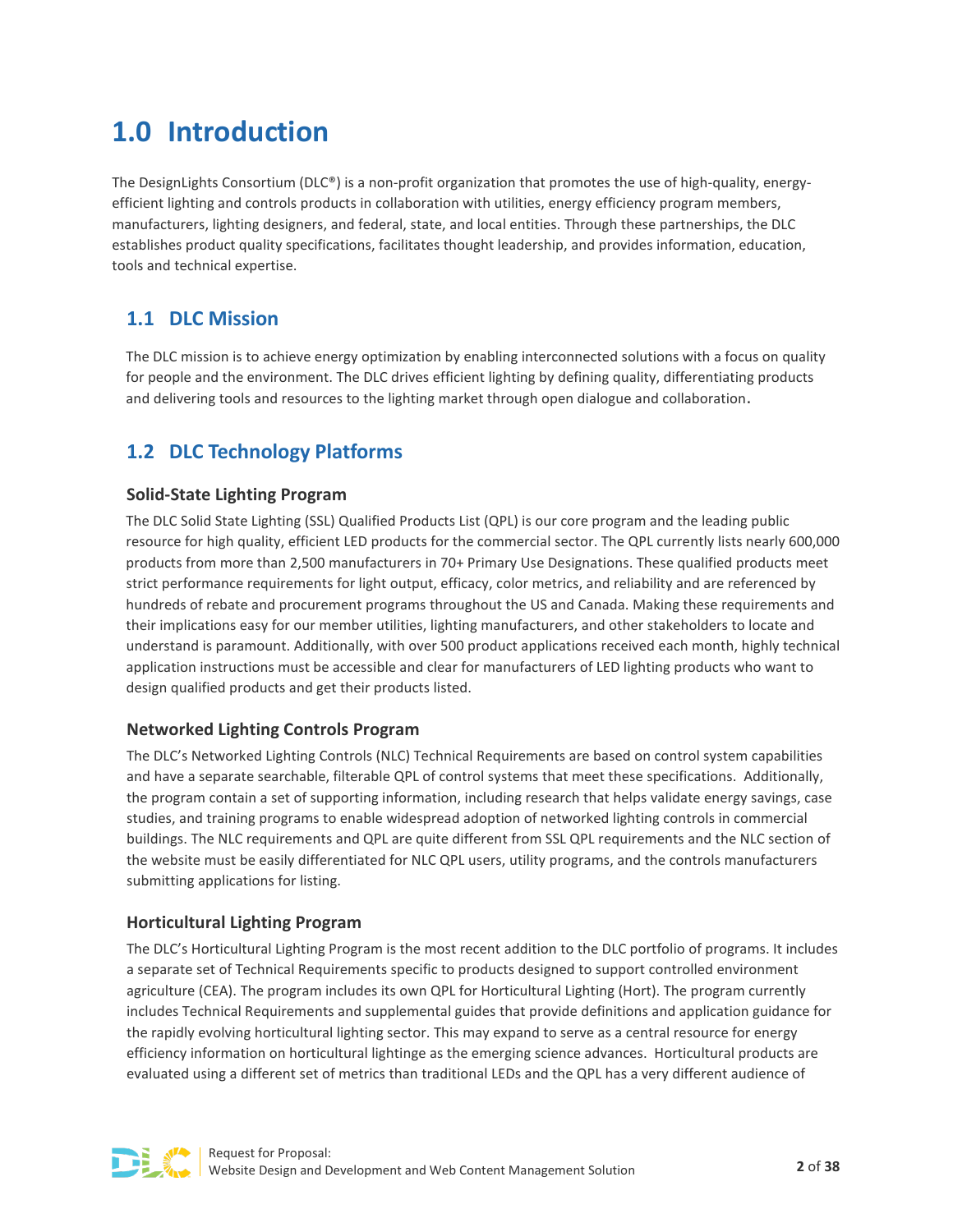utility end-use customers (growers) and manufacturers in addition to utilities and policy makers, so this section must also be easily accessed and differentiated from the other two technology sections.

#### **Future Technology Areas**

The DLC is continually evolving as an organization. Therefore, our website must have the capability to be extremely dynamic and allow internal staff to manage content and add large content sections without having to engage a developer each time a change or expansion is needed.

#### **The Value and Flexibility of DLC Resources**

The DLC plays a critical role in advancing adoption of commercial and industrial solid-state lighting (SSL) and controls technology by differentiating quality products for utility energy efficiency programs and their end-users across the U.S. and Canada. A continually growing and expanding organization, the DLC serves a wide variety of stakeholders, including utility efficiency program administrators, lighting product manufacturers, lighting designers, specifiers, policy makers, and efficiency program end-users, and is continuously reevaluating our value to these and other market actors. Because lighting technology and the energy efficiency landscape change rapidly, the DLC must position itself to quickly pivot to or expand upon new business lines, stakeholder groups, or value propositions that best serve our mission as the industry changes.

There are several ways the DLC implements the QPLs and its other resources to effectively enable this growth:

- Periodically updating Technical Requirements for QPL listing through a collaborative stakeholder input process to meet the needs of utility members and lighting manufacturers;
- Ensuring that efficacy does not come at the expense of lighting performance by continually updating the Technical Requirements and information displayed on QPLs and by providing educational resources to our members and the lighting industry;
- Expanding product categories or program areas to facilitate new product applications for different types of lighting;
- Phasing out lower-performing and outdated products;
- Encouraging innovation and identifying market leaders by offering Premium tier QPL listings; and
- Performing and publishing research studies and distributing the results through our various channels.

All of these activities involve the engagement of a variety of stakeholders to communicate proposals of highly technical changes, gather feedback through a formal, iterative stakeholder input process, and communicate the new requirements, resources, and tools to all of these audiences. The website plays a critical role in providing the landing space for access to all of this information.

# <span id="page-3-0"></span>**1.3 DLC Stakeholders**

#### **Utility and Energy Efficiency Program Administrators (Members)**

Utility and energy efficiency programs use the DLC resources to identify high-performing, credible products to include in their rebate programs. For DLC utility members, the DLC QPLs and requirements are essential for finding high-performing, highly efficient products, which are critical to the success of any energy efficiency program. The DLC eliminates the administrative hassle associated with vetting individual products—saving programs significant time, money, and resources. To manufacturers of commercial LED lighting and controls products, the DLC seal of approval and inclusion on the QPL enhances product credibilityand enables access to utility incentive programs.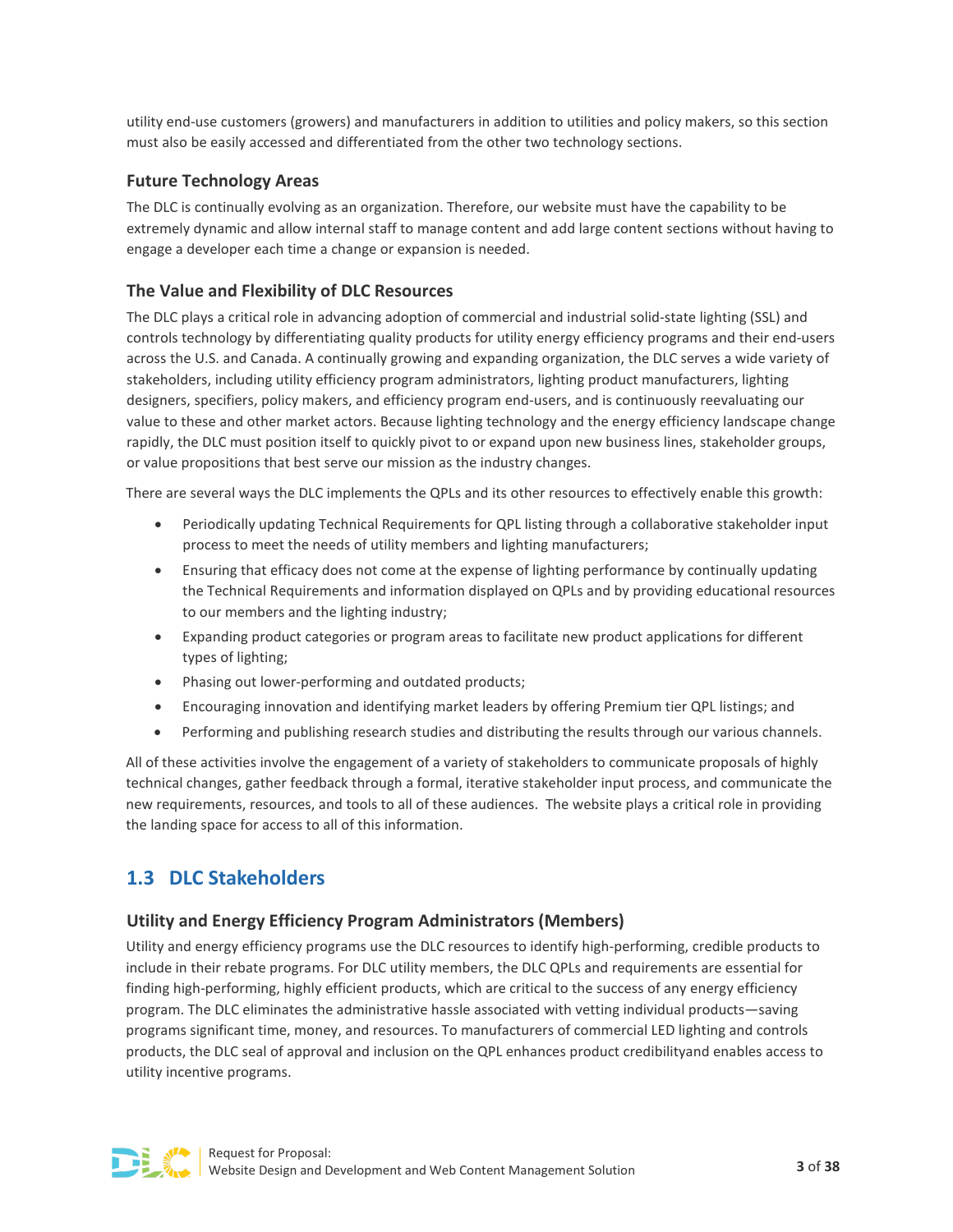Utilities and energy efficiency programs pay an annual membership fee to access and use the DLC resources and data, as well as to influence the development of new tools and existing resources. The DLC makes strategic decisions on policy and Technical Requirements development based on member needs. For example, new product categories are often developed by member request.

Value to members include:

- Qualified Products Lists (QPLs): ready-made lists of high-performing, credible products that member staff can confidently include in their rebate programs.
- The QPLs eliminate the administrative hassle associated with vetting individual products—saving significant time, money, and resources.
- Opportunities to collaborate with other industry stakeholders and influence product development through input on the Technical Requirements and at events such as the annual DLC Stakeholder Meeting.
- Open access to technical experts who are always available to answer questions.
- Access to cutting-edge thought leadership, insight into innovation and market trends.
- Practical tools and resources.
- Latest industry news and events.

#### **Commercial/Industrial and Horticultural Lighting and Controls Manufacturers**

Manufacturers apply for product qualification, pay application review fees, and after robust evaluation by the DLC, have their qualifying products listed on the QPLs. Listing on the QPLs provides manufacturers with distinct competitive advantages, as the QPLs act as the leading resource for efficiency program administrators to distinguish high performing products and is a go-to resource for procurement agents and government agencies such as municipal street lighting projects as well as GSA and FEMP projects.

Due to the complexity of DLC product categories and testing required to submit products, it is essential that the DLC website breaks down information clearly for manufacturers, who are often on tight timelines or internal deadlines to qualify and market their products.

Manufacturers are a critical stakeholder group for the DLC and provide input and feedback on the DLC's policy and Technical Requirements development efforts. This allows the DLC to stay informed about market trends and technology developments and develop requirements that manufacturers are capable of meeting.

The DLC gives manufacturers a voice in the shaping of efficient lighting specifications and programs. Additional value adds for manufacturers include:

- Access to the multi-billion-dollar energy efficiency program market.
- QPL 'verification of performance', a clear point of differentiation versus competitors.
- Opportunities to collaborate with other industry stakeholders and influence the requirements development process.
- Open access to technical experts who are always available to answer questions.
- Insight and access to utility programs and market trends.

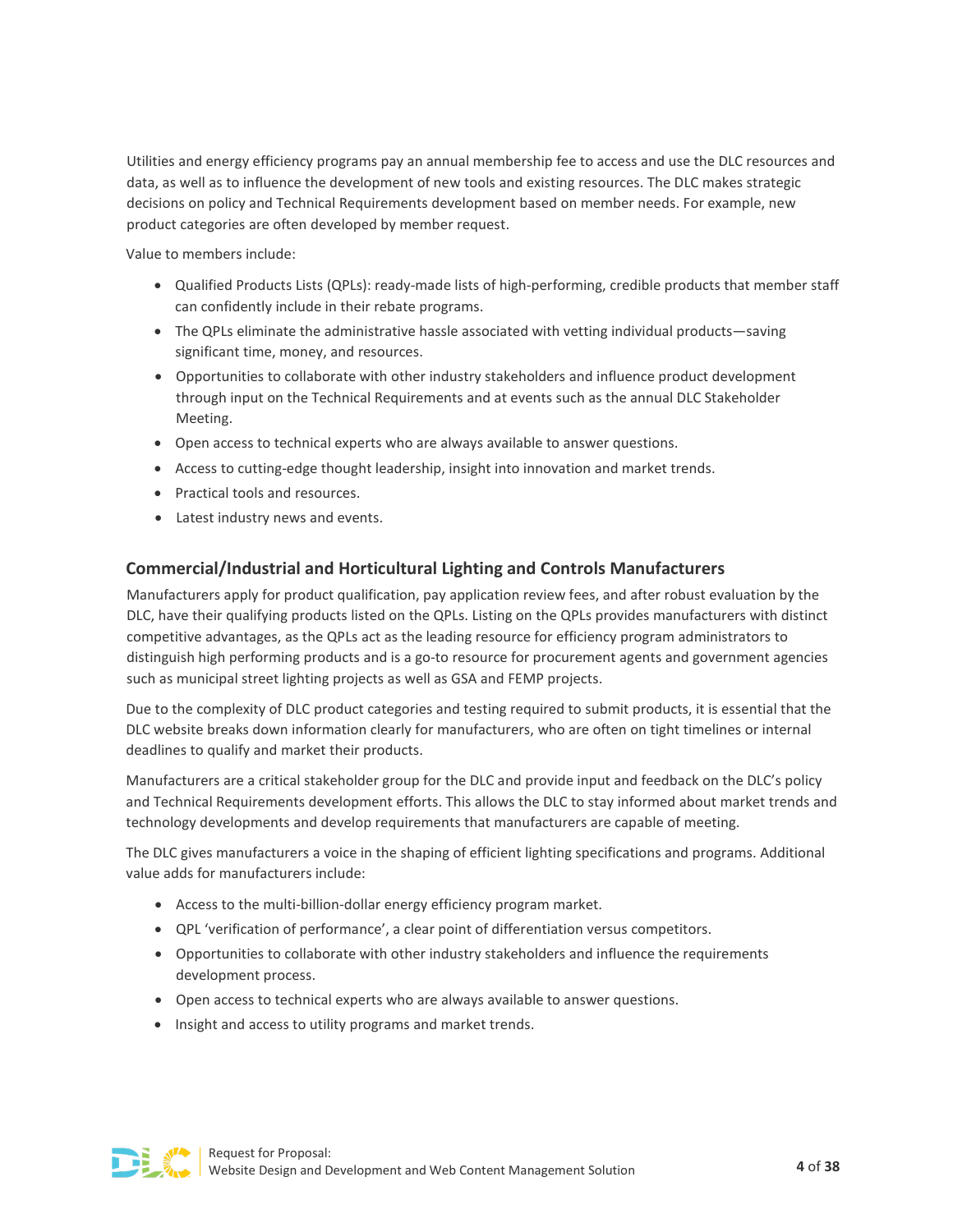#### **Additional Stakeholders**

#### *Testing Laboratories:*

Testing laboratories provide supporting documentation and conduct the testing for manufacturers that is necessary to apply for DLC qualification. In some cases, laboratories submit applications to the DLC on behalf of manufacturers and manage the process for them. With each revision to the SSL or Horticultural Technical Requirements to raise the bar on product performance, re-testing of products may be required. The DLC relies on accredited laboratories to test products to accepted industry testing procedures and standards and to report performance accurately. Testing laboratories provide valuable feedback on the impacts of DLC policies and are always encouraged to provide feedback on policy and Technical Requirements development, just like manufacturers.

#### *Lighting Decision Makers:*

DLC resources are used by this stakeholder group to select lighting products for installation. Lighting decision makers include corporate or government procurement officers, lighting designers, specifiers, energy service companies (ESCOs), contractors, and others who may use the DLC label and related test results to select products or verify the performance of a product prior to purchase. Lighting decision makers gain value from a high level of trust in the quality of the DLC brand, from easy-to-understand, comprehensive information on the QPL, and the assurance that their customers will be satisfied with the quality of the lighting that gets installed. Important to note is that these stakeholders must know about the DLC's resources in order to make use of them. Effective communication with these stakeholder groups will put another tool in their arsenal to create efficient, high quality lighting decisions.

#### *Growers (for Hort QPL):*

As the indoor agricultural market is quickly evolving, growers need an objective, third-party list to use for initial product selection that presents consistent, relevant product information so that they can make an "apples to apples" comparison. The DLC Horticultural QPL and associated resources also help extension personnel across the US provide technical expertise to growers by allowing them to reference the QPL for objective information about horticulture lighting products. The QPL also includes filters that help website users to quickly find lighting products that meet energy and building code compliance requirements.

#### *End-use customers of lighting and controls products:*

Indirect stakeholders of the DLC, end-users are the vast quantities of people who live and work under DLC qualified lights. When high quality lighting exists, end-users aren't aware of it – but when it doesn't, their happiness, productivity, and health are impacted. End-users value lighting that provides a pleasant living and working environment, but they don't want to have to advocate for it or take action to make it happen. Endusers are far less frequent visitors to the DLC website, and may not even know that the DLC exists, but they all benefit from the positive effects of energy efficient, high quality lighting in their living and working environments.

#### *Policymakers:*

The DLC QPLs help policymakers and regulators by providing snapshots of efficient products that can inform energy efficiency measure development and be compared to baseline efficiency to determine energy savings. By having a third party vet the technical reports, policy makers don't have to become domain experts in lighting and controls jargon and technical evaluation methods. The QPLs also provide accessible lists that help constituents find commercial products that comply with their regulations.

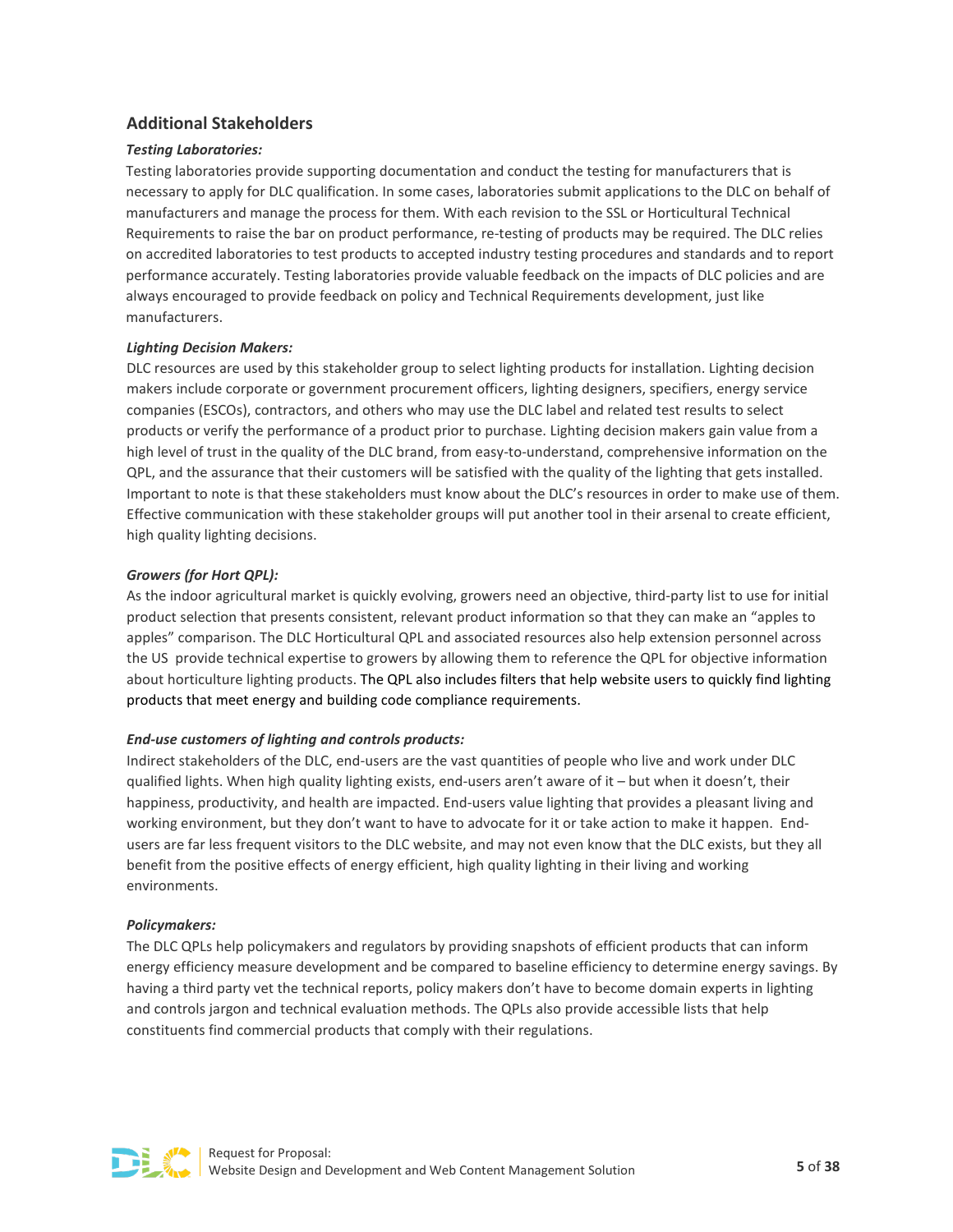# <span id="page-6-0"></span>**1.4 Existing Website**

The current DLC website was designed around the SSL QPL and the systems that conveyed information about the SSL Technical Requirements and instructions for listing SSL products. These are still two important objectives, but the DLC has expanded to include NLC and Hort lighting, which have different, equally important requirements and audiences, and may continue to expand to other program areas in the future Additionally, the website is used by multiple DLC teams to:

- Communicate the DLC's mission and mission impact
- Communicate complex technical requirements and policies for different technologies
- Explain the process to submit product applications
- Communicate upcoming policy changes and timelines for development work
- Communicate news and updates and archive old news
- List upcoming events and event information
- Archive webinars, tutorials, and other presentions
- House resources, studies, and research on energy efficiency, the lighting market, etc.
- Communicate how to use DLC logos and trademarks

#### **Issues with Current Website**

As the DLC has expanded focus to include NLC and Horticultural QPLs and requirements, pages have been added with rich content, but these are not intuitive to access from the homepage. Each technology page follows the same structure (SSL, Hort & NLC), but there is little overlap between technologies and their requirements, which makes navigation confusing for submitters and other website users.

The homepage of the current website also contains a lot of real estate that is not effectively used. Much of the information website users need to navigate to the correct section of the website appears below the fold and they must scroll to find it.

SSL applications make up the vast majority of revenue for the DLC, but instructions for submitting an application requires multiple clicks to discover, and are contained in numerous pages throughout the Solid-State Lighting section. Information is not organized in a way that is easy for different website users to navigate. Information is very technical and text-heavy, requiring users to spend time trying to find the information they want or contact program staff or contractors to get what they need. Applications are processed in a separate application portal (the AMS, or application management system) but policies and instructions are located on the "Submit a Product" web page, located under the SSL tab, with a sidebar to help navigate to the correct content page. It is not clear to submitters how to get from the main page to these requirements pages, or to the AMS. While the information has been refined and simplified to be easier to find, the navigation is still cumbersome and interferes with DLC's efforts to be transparent. Left hand navigation menus are also poorly designed and contain far too many items to be useful.

Current Efforts pages were added to the website to provide up-to-date information on development activities but navigating to the Current Efforts section and to the individual sub-pages is not intuitive. Multiple graphics have been added to the content to break up text and help guide website users to sub-pages and technical requirements and proposal documents, but is still text-heavy and requires significant effort to update.

The News & Events main page provides an archive of all announcements, webinars and news but is extremely busy, appears below the fold, and does not engage website users. The Resources header on the main menu provides a catch-all for everything that is left over (Blog, research reports, Member summaries, Logo Compliance) but does not have its landing page where these items are displayed and accessed.

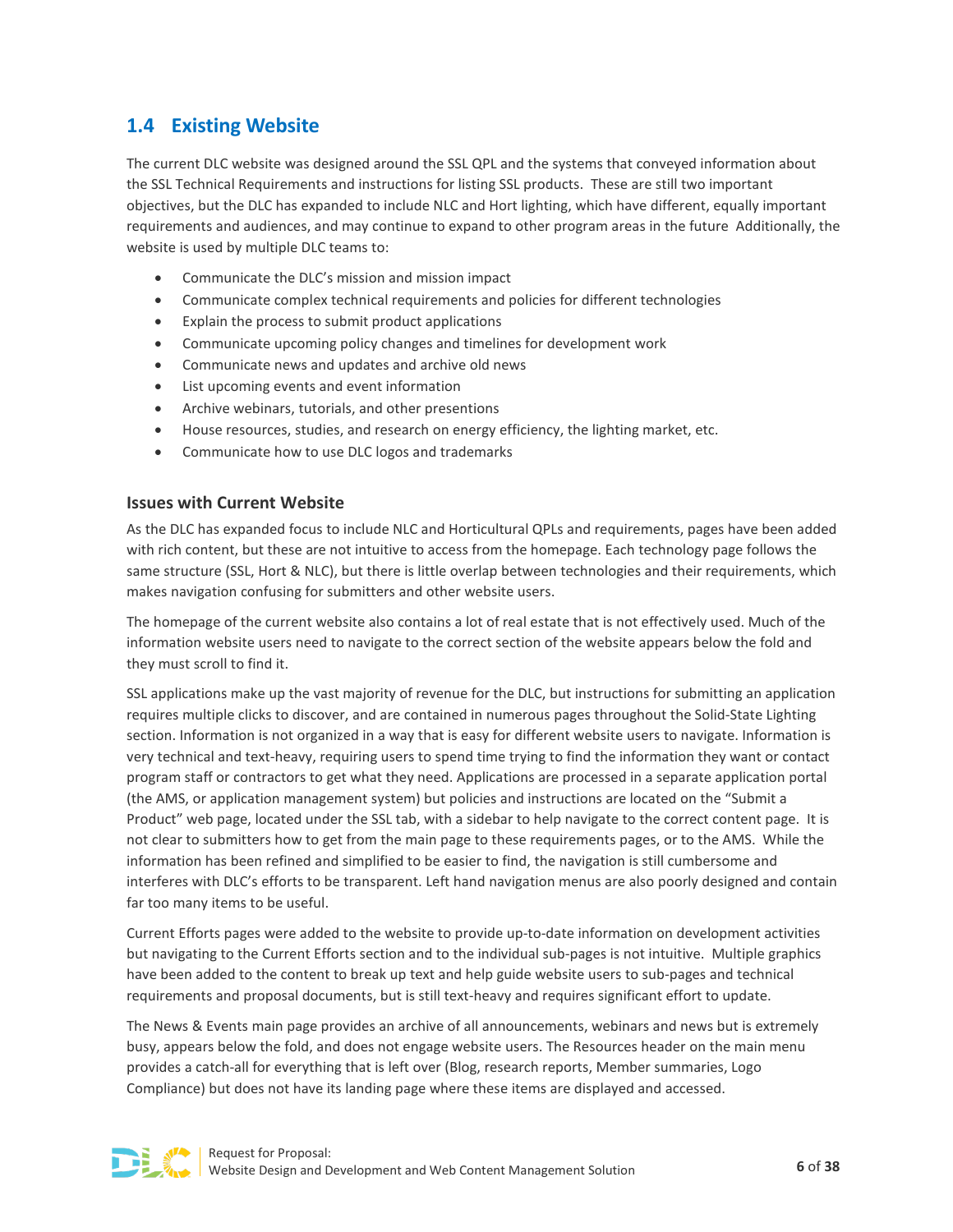Based on feedback that some stakeholders do not clearly understand the mission and goals of the DLC, the About Us section has been expanded to include information about staff, the Board of Directors, Industry Advisory Committee, Membership, History, and new in 2019, Annual Reports. While these additions make the information available to website users, the About Us section is not proactively engaging them and lacks a focus on the broadscale impact of our work.

Finally, the current DLC website was designed to be mobile-responsive, but navigating the website and the QPLs on a phone screen is extremely difficult and unintuitive. Not all features of the website current work on mobile.

At a high level, the current website design does not inspire interaction from users. It is organized by technology area rather than audience/user needs, with emphasis on the SSL QPL. There is a lot of information, but it is not targeted to specific audiences, and there are many layers to click through to find needed content.

Internally, the CMS (Mura) contains many quirks and kinks that require workarounds from DLC staff who are trying to update and add website content. The DLC also cannot make major structural changes or add design or functional elements to the website without significant web development, which does not serve our constantlyevolving information and content.

# <span id="page-7-0"></span>**1.5 RFP Purpose**

The purpose of this RFP is for the DLC to solicit interested and qualified potential website redesign, development and Web Content Management solution Vendors to redesign the DLC website in 2020 to provide a better website user experience for each stakeholder group and easier website maintenance for the DLC.

Website redesign objectives are:

- Provide a fresh, modern, clean new website design
- Create a more engaging, informative, and educational channel for all audiences to connect with the DLC platforms, programs, and activities. This may include video or animations or the means to host video or animations on the website
- Design intuitive navigation to relevant content for each audience's needs so that they spend less time trying to find information
- Simplify the way that content is displayed so that it is easy to understand and clearly conveys value
- Enable nimble content management by providing ready-made templates that can be easily modified by internal DLC staff
- Provide design that is optimized to be viewed on any computer or mobile device
- Create a framework that can integrate new tools in the future, such as dashboards to display QPL statistics and data visualization for website users, a tutorial platform for educating these users, and additional feedback channels for them to interact with the DLC

The DLC encourages respondents to submit proposals for design and development services that meet the above criteria as well as suggestions for additional enhancements that meet the DLC objectives for communication with our varied audiences.

# <span id="page-7-1"></span>**1.6 Intent of RFP**

Prospective website design, development, Web Content Management System vendors ("Respondents") are strongly encouraged to respond to this RFP.

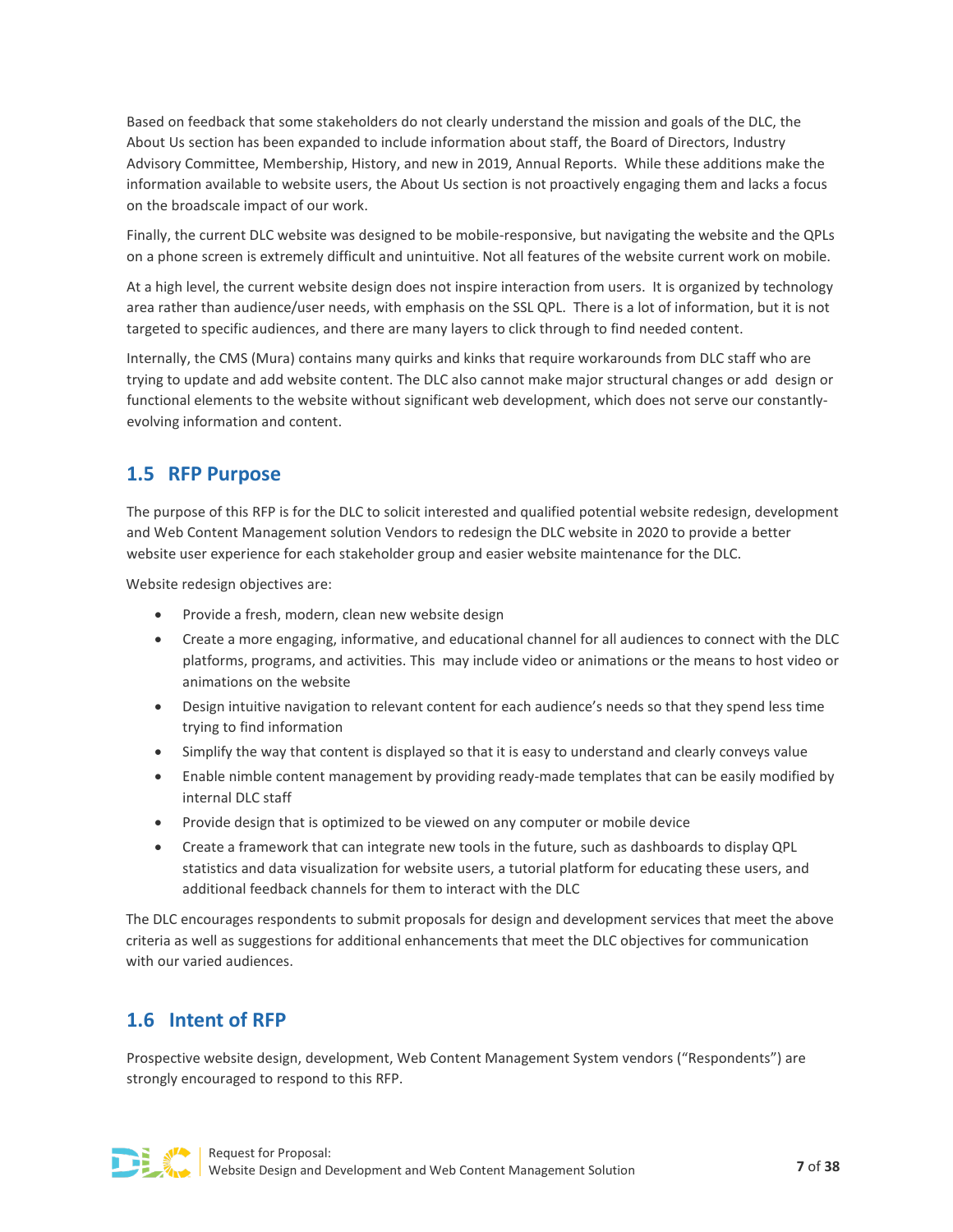This is a solicitation for proposals. A contract award may result from this RFP. The DLC may contact Respondents, at its sole discretion, for additional information following the RFP, including product demonstrations, presentations, or interviews. The DLC shall not be obligated to contact any Respondent, to purchase goods or services related to this RFP from any Respondent, or to use the content of any response in a future RFP.

The DLC anticipates scheduling presentations with Respondents that meet a reasonable level of responsiveness to the RFP and offer products and services consistent with the scope to obtain further insight. However, the DLC is not obligated to hold vendor presentations or to conduct meetings with all vendors who respond.

Response to this RFP is NOT mandatory to be considered for any future solicitation for any services. It is entirely the Respondent's responsibility to remain informed of the DLC's issuance of any future solicitations. The DLC assumes no liability for the failure of Respondents to obtain and respond to any such solicitation.

# <span id="page-8-0"></span>**1.7 Preferred Respondent Qualifications**

A single firm or a team of firms under a single primary Vendor may submit bids to this RFP. Successful Vendor should have a minimum of five years of experience and project teams should show proficiency in at least the following areas:

- 1. Key staff members must have demonstrated expertise in website design/redesign with a focus on user experience (UX) and navigation of technical content
- 2. Experience with multiple platform integrations and automation
- 3. Content strategy development and content personalization experience
- 4. Multiple Web Content Management System proficiency

Changes in proposed key staff members may not be made during the execution of the work without the written approval of the DLC.

# <span id="page-8-1"></span>**1.8 Desired Capabilities**

- **1. Full-service web design firm** with an in-house design team, including UX and digital marketing expertise.
- **2. Standard Support.** Vendor shall have a support team accessible to the DLC 9am -5pm Eastern Standard Time to address functionality or design-related questions and also to report bugs and address timely bug resolution.
- **3. Training/Documentation.** Vendor should be able to provide detailed documentation on every aspect of system functionality available to the DLC and should be able to train DLC staff on functionality within the contract.
- **4. Custom Support/maintenance.**
	- a. Vendor should be able to execute on a content migration project by providing staffing to perform requirements analysis, documentation, coding/scripting as necessary, and testing and project management capabilities to migrate from the current DLC system to the new system.
	- b. Vendor should be able to make minor customizations to the WCMS platform based on DLC needs.
- **5. Analytics capabilities.** The web design should support advanced analytics capabilities that allow the DLC to run complex queries on website activity using Google Analytics and other measurement techniques.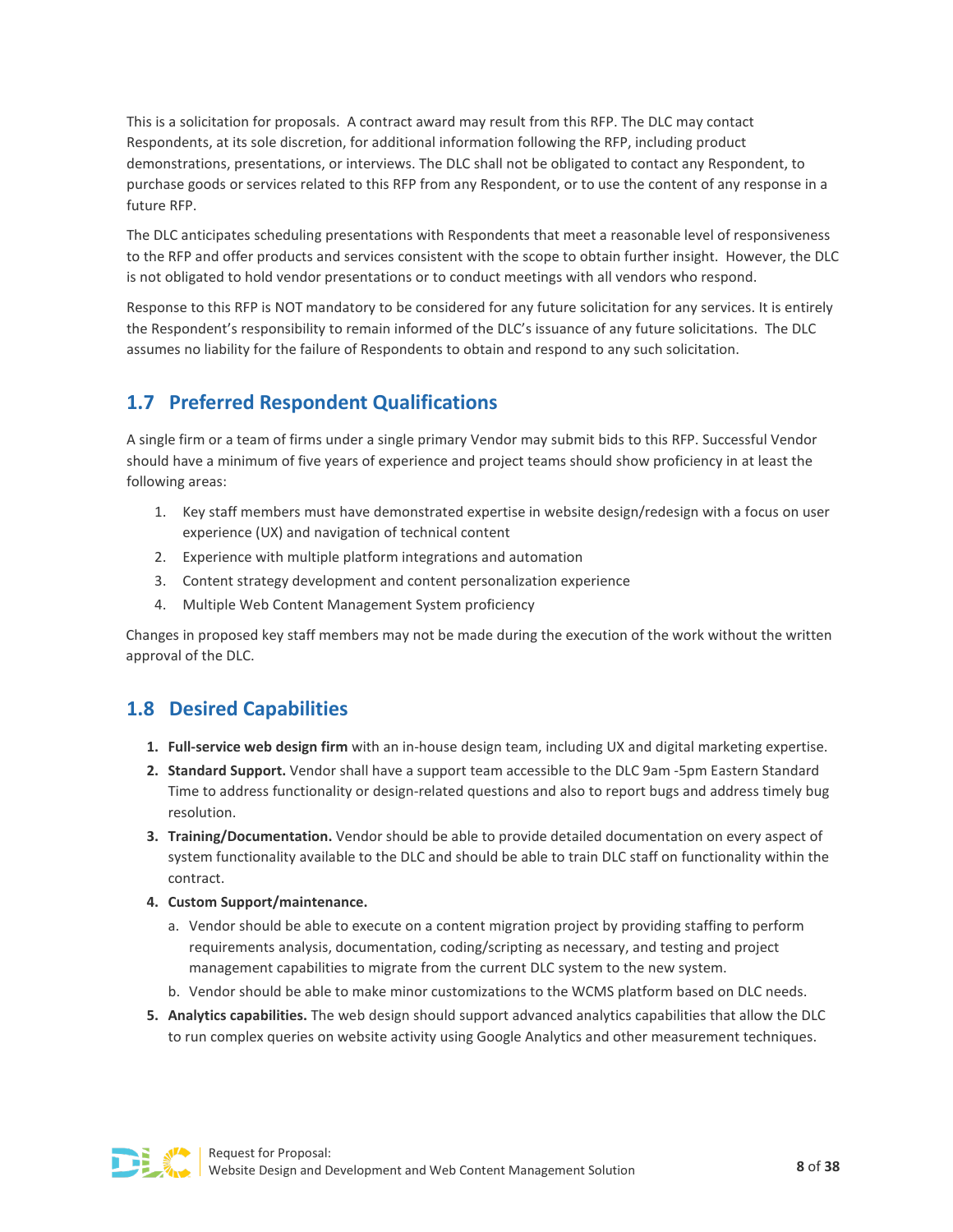# <span id="page-9-0"></span>**2.0 Scope Overview**

Vendor shall, in a timely and responsive manner, provide website design and development services to redesign the existing DLC website with an emphasis on website user engagement, clean design, and intuitive navigation to provide easier access to relevant content packaged for specific audiences. This work will not include changes to the functionality of QPLs or AMS, but will include refreshing any page background design and integration of these items with the overall design. Expected timing for launch of the new website is between six and nine months from award of contract.

While the information in this section of the RFP is being provided to assist potential bidders, bidders are requested to propose their approach to meeting the project objectives, including their recommendations with respect to appropriate user research, design, development tasks and milestones, the schedule, budget, and possibly modified or additional tasks, given the project objectives. The DLC reserves the right to alter the Work Scope and Deliverables based on discussions with the Vendor.

# <span id="page-9-1"></span>**2.1 Task 1: Planning and Website User Story/Profile Development**

The redesign of the DLC website is focused on creating specific experiences for the different stakeholder groups noted in section 1.3 above, and UX/UI will play a significant role in this project. Utilizing stakeholder research surveys conducted by the DLC and market research and user profiles created for DLC by Cadmus Group, the Vendor shall define and confirm the needs of each audience and establish design goals for each group.

Other planning activities include a review of current website content areas, structure and organization, content management system (CMS) platform recommendations, hosting considerations, documentation of page design and template needs, etc.

# <span id="page-9-2"></span>**2.2 Task 2: Website Redesign**

The DLC requires a design for the website that is intuitive, clean, clear, and engaging, and that supports the efforts and mission of the organization. The home page needs a modern look and easy-to-navigate redesign. This design should provide clear direction to find content based on each website user group's needs without losing sight of the primary needs of website users: finding listed products, getting a product listed, or finding supporting resources. The value proposition for each user group needs to be clear immediately when opening the home page and the intuitive next step to finding information must be provided.

The content structure should be organized so that website users spend minimal time finding the information they need and more time reading or downloading materials. New page templates that simplify content management for in-house staff and require little (if any) development but allow modification are critical. The website structure must be redesigned to provide more intuitive navigation, with information organized by website user/audience, and content developed to address these needs.

Additional features or tools that immediately engage website users, identify their information needs, and guide them to the specific content they are seeking may be integrated as sub-projects. Member Portal (a passwordprotected portal for DLC utility members) updates that engage subscribing DLC members and provide access to tools and dashboards will also need to be integrated into the website structure.

The site search tool should be as easy to use as a Google search. News items need to be targeted, accessible to website users, and easily navigated but less cluttered. Ideally, relevant news items and other targeted content

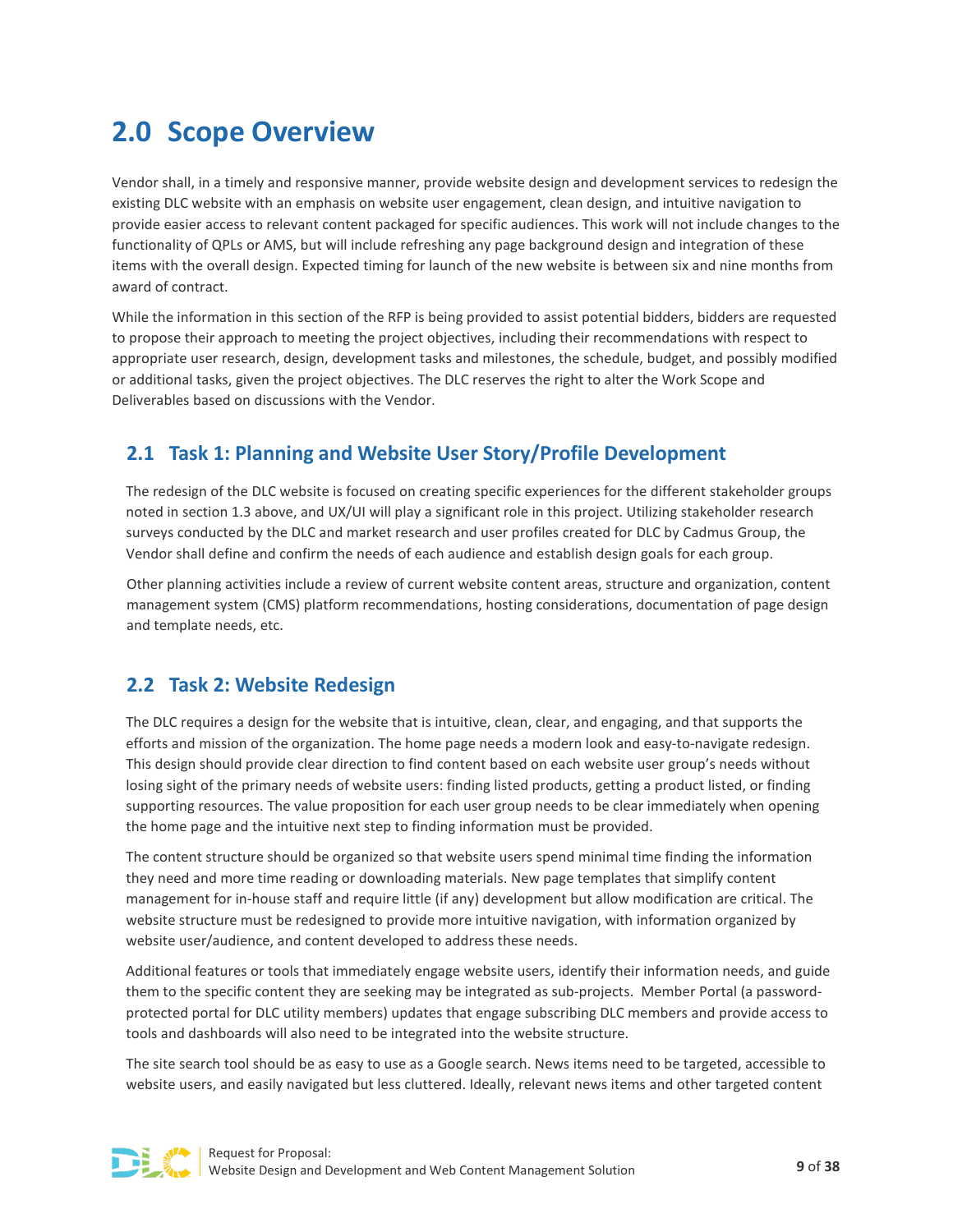should appear dynamically based on website user type. Vendor should provide options for how user identification could happen.

Website Users utilize a wide variety of devices, including computers, tablets, and mobile smartphones. The new DLC website should automatically detect the screen resolution of any device and respond with a view of the site that is optimized specifically for that screen. The Vendor should ensure that all users will be able to view the DLC website, no matter what device they are using.

In addition, the WCMS solution should be able to preview the mobile view across different devices and should allow the ability to design and customize a better user experience for mobile website users by allowing DLC Business users to move, hide, and reorder content to create an optimized mobile view of our website.

UX testing should be performed for all design elements.

In addition to the existing content areas listed in the sitemap provided in section X.x, the new design needs to include the following:

- New modern home page
- Clean and focused design
- Optimized with SEO best practices
- Intuitive navigation with a clear path to the QPLs, Technical Requirements, policy development timelines, Member Portal, and application submission instructions. This same design (look and feel) will be applied to the QPLs and Application Management system as well.
- New website search tool (separate from the QPL search tools) that calls out any relevant documents or content on the website aside from the products info.
- Content structure organization
- Page templates in CMS that can be managed/customized by DLC internal staff
- User engagement tools to recognize users and provide page suggestions, webinars, other engagements
- News item redesign/organization (dynamic)
- All applicable content imported from the current site
- An internal location and mechanism for the blog that is available to website users, searchable, and easily updated
- Social media integration (share buttons, follow buttons, etc.)
- Graphic design templates for each page type
- Set of icons for each program area (DLC will approve an icon library as part of the overarching design)
- Text and heading styles defined
- Responsive and customizable mobile view: automatically detect the screen resolution of any device and respond with a view of the site that is optimized specifically for that screen

Additionally, investigate additional integrations that provide opportunities for interaction (sub-projects). These may include dashboards for members to view QPL statistics, clearer paths to contact DLC staff, and access to DLC tools, resources and reports, and possibly a mechanism for communication between members, such as a moderated message board. For submitters, access to tutorials could be provided to help avoid common mistakes when preparing to submit, clarify instructions on what is required, and who to contact for help, if needed.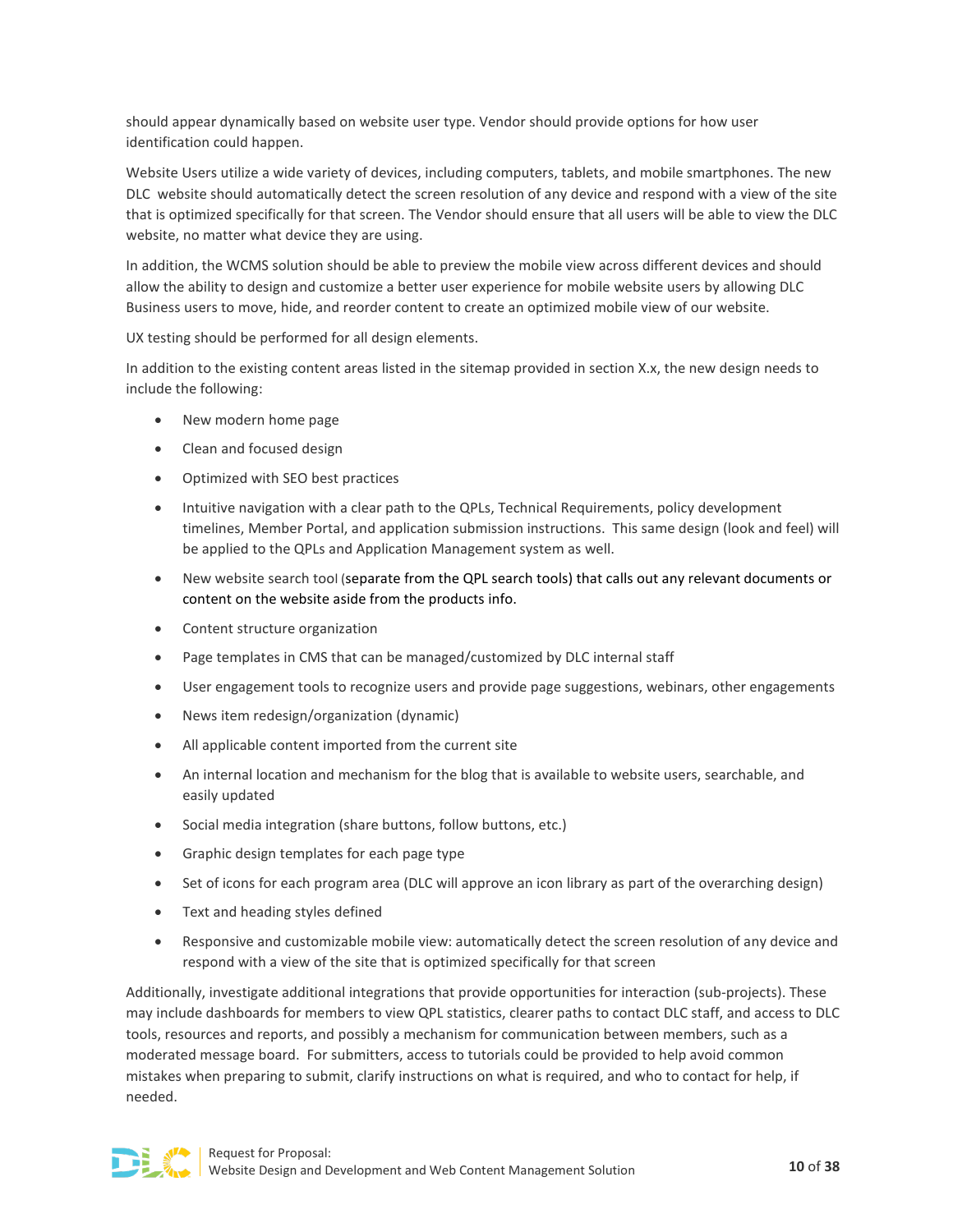# <span id="page-11-0"></span>**3.0 Direct Query Questions to RFP Respondents**

While a number of these requirements are mentioned in other parts of the RFP above, please include the direct answers to each of the questions below regarding the use and requirements of the Web Content Management Solution (WCMS) sections in your response.

Note: In the questions below, when the question refers to:

- **'WCMS'** We are looking for answers related to the WCMS platform you will be proposing to satisfy the content management requirements.
- '**the solution or your solution'** We are looking for answers related to ALL software/components used in the 'end to end' website delivery, including the WCMS if applicable.
- **'Website-User'** This term represents a visitor to the DLC website
- **'DLC Business User'** This term represents an authorized DLC Content Creator, WCMS User and/or Business user.

# **3.1 Design, Form, and Templates**

- 3.1.1 Does the solution provide the ability to create a design by modeling it on an existing site or design?
- 3.1.2 Does the WCMS provide a page building & layout environment where DLC business users can select or drag & drop from a palette of page elements (or modules) to change page designs?
- 3.1.3 Does the WCMS provide out-of-the-box, responsively designed templates?
- 3.1.4 Does the WCMS offer the ability to create or make changes to a design by modeling it on an existing site, pages, or design?
- 3.1.5 Can designs from third-party designers be imported?
- 3.1.6 What coding skills are required to change existing designs?
- 3.1.7 Does the WCMS provide a simple drag-and-drop interface for creating forms with no technical knowledge, customization, or development required?
- 3.1.8 How can the data entered into forms be exported? What standards/file formats are supported? For example, can the data be exported as a spreadsheet, database, or XML?
- 3.1.9 Does your solution support templates built using other tools such as other HTML creation frameworks etc.? What all different tool templates are supported?
- 3.1.10 Can a custom form creator set the optional validation criteria: required fields, date format, email format, URL format?
- 3.1.11 Does your solution allow for forms to be partially completed, save & resume an e-form at a later date?
- 3.1.12 Does the solution provided allow for web pages to be made of multiple components that each can be shared, version-controlled & edited (rather than one template per page)?
- 3.1.13 Does the solution support global & site-specific/custom design templates? Please explain how you would integrate an HTML 5/CSS 3 responsive template into your solution.
- 3.1.14 Does the solution support global & site-specific/custom content types that can be used to build web pages, etc.? Please explain how these are created & shared.

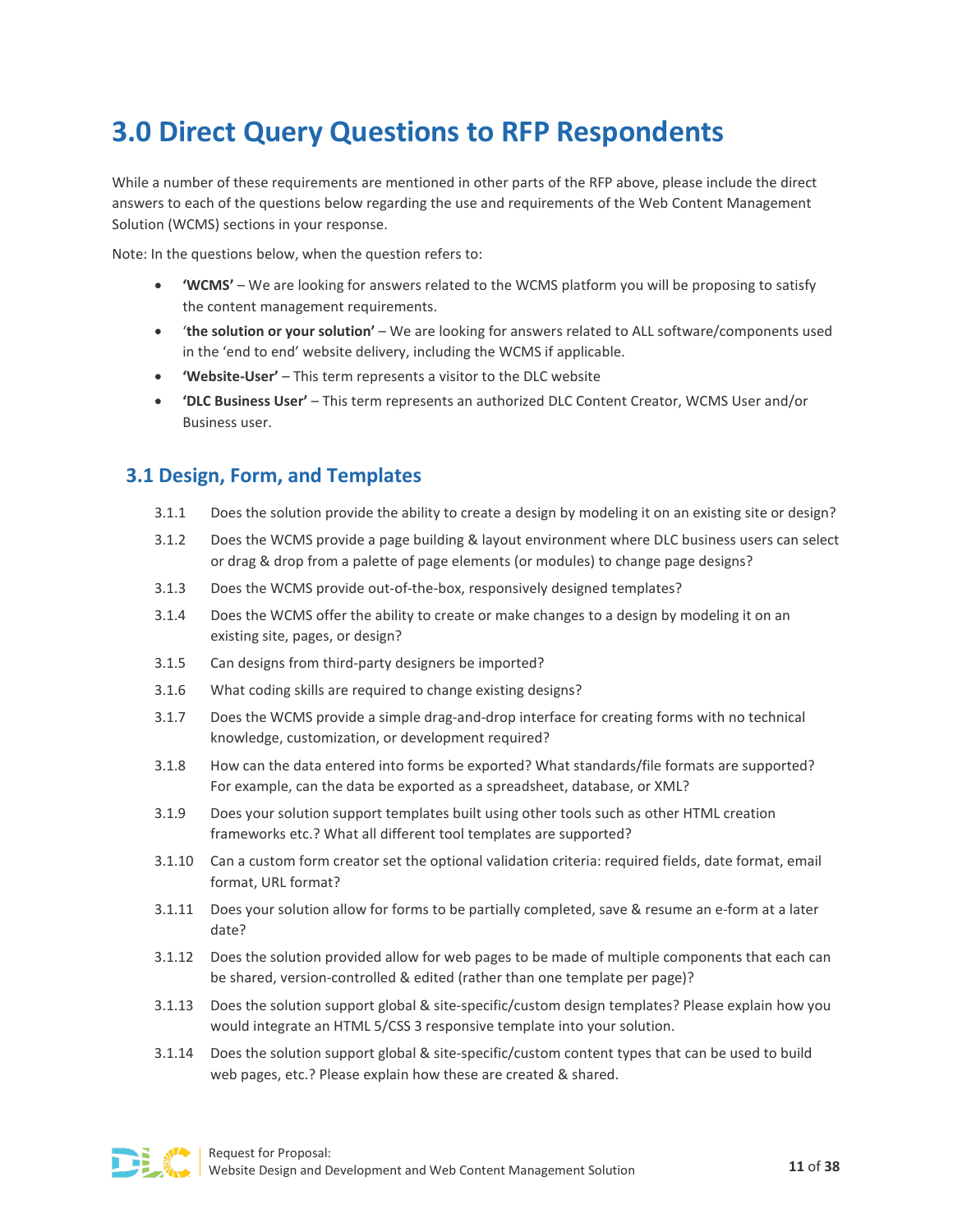- 3.1.15 All design templates must support "pixel perfect" design control. Please describe how design templates are configured? What skills are required?
- 3.1.16 The solution must support multiple scripting languages (pre or post publish). Please list the scripting languages supported by your solution.
- 3.1.17 Can designers & content creators preview what pages will look like on various devices and, in the case of responsive design, at various breakpoints?
- 3.1.18 Can all designs be edited in HTML form without requiring a translation mechanism such as XSLT or Velocity?
- 3.1.19 Can all changes to design templates & content type layouts be version controlled with the ability to rollback, not just whole designs but individual code lines? Please explain how your solution accomplishes this.
- 3.1.20 Does your solution allow for a comparison of code changes between versions? Please explain how your solution accomplishes this.

# **3.2 Distribution and Rights Management**

- 3.2.1 Does the solution support asset expiration dates, including the automated change/archiving or expired assets?
- 3.2.2 Can the WCMS display notification & agreement for rights or other information on download, & can acceptance be indicated by clicking?
- 3.2.3 How does the WCMS integrate with digital rights management for contractual and/or usage restrictions?
- 3.2.4 How does the WCMS control the use of assets in multiple distribution channels?

# **3.3 Authoring, Editing, Personalization, Delivery, and Publication**

- 3.3.1 Describe how content is entered or submitted using the WCMS.
- 3.3.2 Do you support drag & drop content authoring & experience assembly for non-technical DLC Business Users/content authors to move & reporder content easily? Does it provide a page building & layout environment where DLC Business Users can select or drag & drop from a palette of page elements to change page designs?
- 3.3.3 Does your solution offer content authors the ability to preview rendered format & make edits in context as they will appear in resulting webpages when delivering content in a headless manner? Please explain.
- 3.3.4 How does the platform handle authoring for different platforms/channels (including web/mobile sites delivered through your solution, web/mobile sites outside of your solution, mobile apps, display screens, chatbots, social media, email, etc.)?
- 3.3.5 What capabilities have you included in your authoring environment to support the preview of content for multiple channels web, email, social media, etc.?
- 3.3.6 Please explain the rendering approach for different interfaces e.g., HTML5, Single Page Apps, Hybrid & Native Apps.
- 3.3.7 Explain your ability to support content types & structured content such as database data, text, digital assets such as graphics, logos, images, video, audio, 3D, & documents in pdf format.

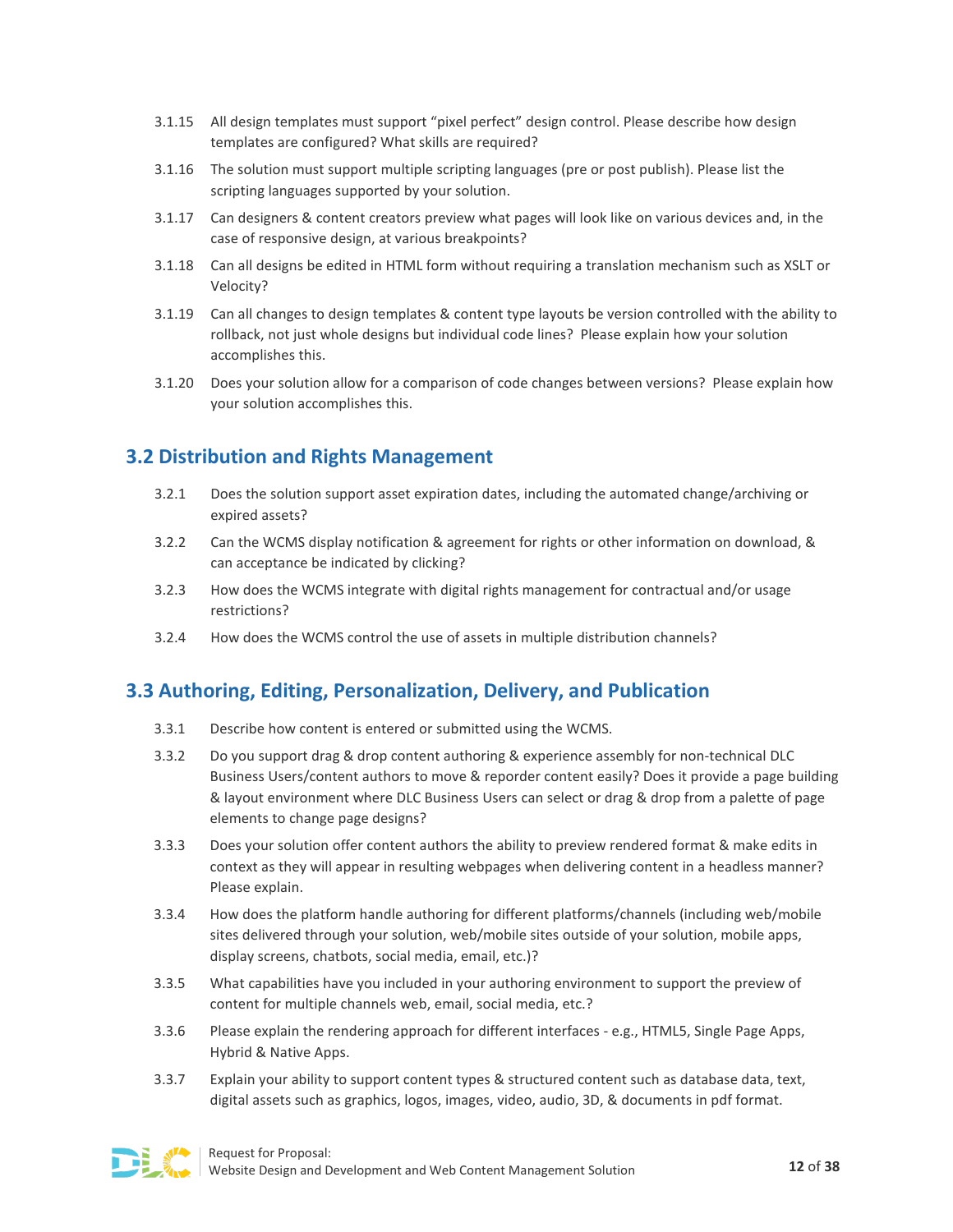- 3.3.8 Are there tools for creating & managing interactive web forms? How does your solution handle building mobile, adaptable forms?
- 3.3.9 Describe how your solution will reduce IT intervention in content management lifecycles & content updates.
- 3.3.10 How is content re-used in the solution? For instance, can content be updated in multiple places by modifying a single content instance? Can multiple instances of a single piece of content appear differently in different places (such as the words in a text block can be changed where it appears in one place without changing it everywhere else)? Is re-usable content functionality "plug & play" or does it require template coding?
- 3.3.11 Does your solution track & generate an audit trail of the changes related to changes done to a piece of content? Please describe.
- 3.3.12 Describe how page templating works on your solution. Can newer templates be created on the fly by advanced DLC Business Users without IT help? Can existing templates be modified (selectively or entirely) based on the author's needs?
- 3.3.13 Does the solution provide out-of-the-box responsive templates?
- 3.3.14 Can mobile templates & themes be used to style the same content differently on mobile vs. main site?
- 3.3.15 Does your solution provide support for authors to choose from a set of styling options to render the content in different presentation variations? Does this have to be setup/coded in the platform, or does the platform provide the native capability to support this?
- 3.3.16 What AI/ML capabilities does your solution provide support to authors & improve the author's productivity?
- 3.3.17 Does the solution support automation for personalization workflows via AI/ML-based capabilities?
- 3.3.18 Does the tool provide the ability to create & maintain shared assets that are used throughout one or multiple websites? These websites may or may not be within our domain.
- 3.3.19 Does the tool provide a means to browse/search existing reusable content available in the content repository (English as well as other than the English language)?
- 3.3.20 Does the tool provide common "library services" including check-in & out, revisions & versions?
- 3.3.21 Which of the following content types are supported out-of-the-box? Please add if there are additional content types that are supported by OOB. (Examples: Rich text,) Plain text, HTML, File pdf/word, etc., Calender events, Flash, Video, Structured content
- 3.3.22 Does the tool have a comprehensive undo function in the content editor?
- 3.3.23 Can content authors set, publish expiration times & dates?
- 3.3.24 Can content authors set a date in the future where the DLC Business User will be prompted to review content, either manually or automatically?
- 3.3.25 Can all content changes be tracked, version-controlled & allow for comparison between multiple versions?
- 3.3.26 Describe the template creation, definition, & edit process required to deploy the WCMS for our website(s), including skills, any code or markup languages required, tools used, or required.
- 3.3.27 Can pages, sections, or media on the site be password protected?
- 3.3.28 Describe the link management features within the solution & how broken links can be managed.

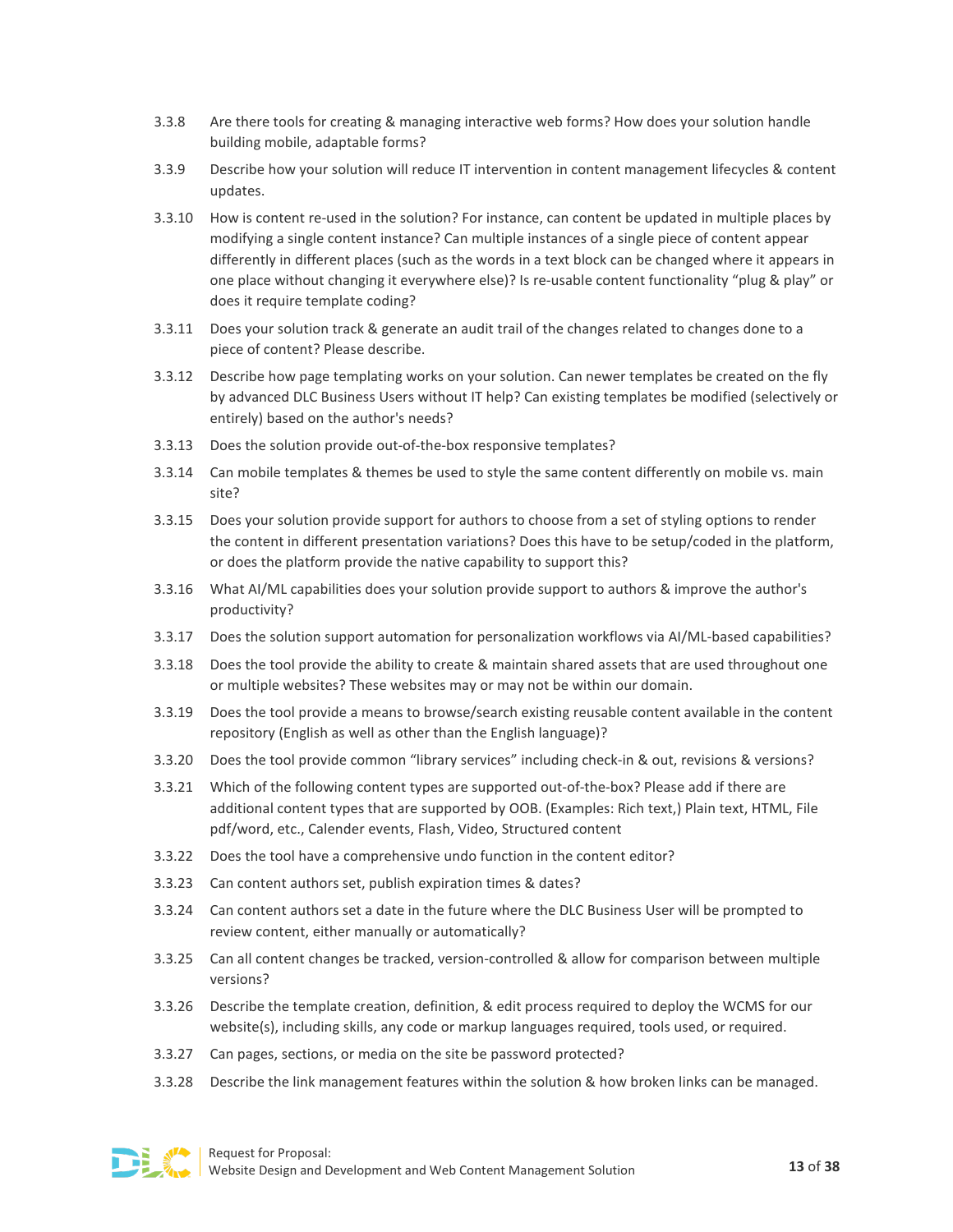- 3.3.29 Does the WCMS support content editing, including support for rich text with HTML & style (CSS) enforcement?
- 3.3.30 Does the WCMS allow editing from Microsoft Word, including stripping of special characters & other formatting issues that typically occur with content originating in Microsoft Word?
- 3.3.31 Do you supply a run-time environment for the delivery of dynamic content? If so, please provide a short overview (e.g., additional product, additional framework, third-party OEM agreement, etc.)
- 3.3.32 Does your solution offer the ability to upload content from the staging area in bulk or piece by piece?
- 3.3.33 Does your solution provide the ability to publish content to multiple locations based on predefined attributes?
- 3.3.34 Does your solution offer the ability to support automatic publishing occurring on a scheduled date?
- 3.3.35 Please describe the process to publish to a live site. Does the publishing happen instantly?
- 3.3.36 Describe how DLC Business Users can publish to different web servers & domains. Are CDNs supported?
- 3.3.37 Can the solution explicitly personalize content for DLC Business Users based on their group and/or DLC Business User profile?
- 3.3.38 What features are available to allow the personalization of a page for a End User? Outline what methods there are for identifying a website user (login, behavior, location / IP lookup, etc.). Also, cover how these elements are added during the authoring process.
- 3.3.39 How does the solution support personalization for unknown visitors or offline website users?
- 3.3.40 Does the solution support Multivariate A/B testing? Please describe the features available.
- 3.3.41 Please provide some examples of how others have delivered personalized websites using your solution? Ready slides/case would do.
- 3.3.42 Does the solution track the last viewed pages?
- 3.3.43 Is the webiste user interface of the WCMS responsive? Does it support editing on desktop, tablet & smartphones?
- 3.3.44 Describe the standard approach/steps (including screenshots, if possible) to editing content by a content author.
- 3.3.46 Does the solution support the spell checking of content with custom dictionaries?
- 3.3.47 At a minimum, the following content editing features should be available to content auditors. Please provide details as to how each of the following features is supported:
	- Custom formatting such as bold, italics, bullet points, numbered lists
	- Cross-linking content
	- Accessible tables
	- Easily set Headings / CSS elements
	- Add images & other forms of media
- 3.3.48 Can the solution easily integrate rich-media (e.g., video, audio, maps, etc.) where appropriate?. Describe what formats are supported.
- 3.3.49 Can the designated DLC Business User be able to view the HTML code behind the content?

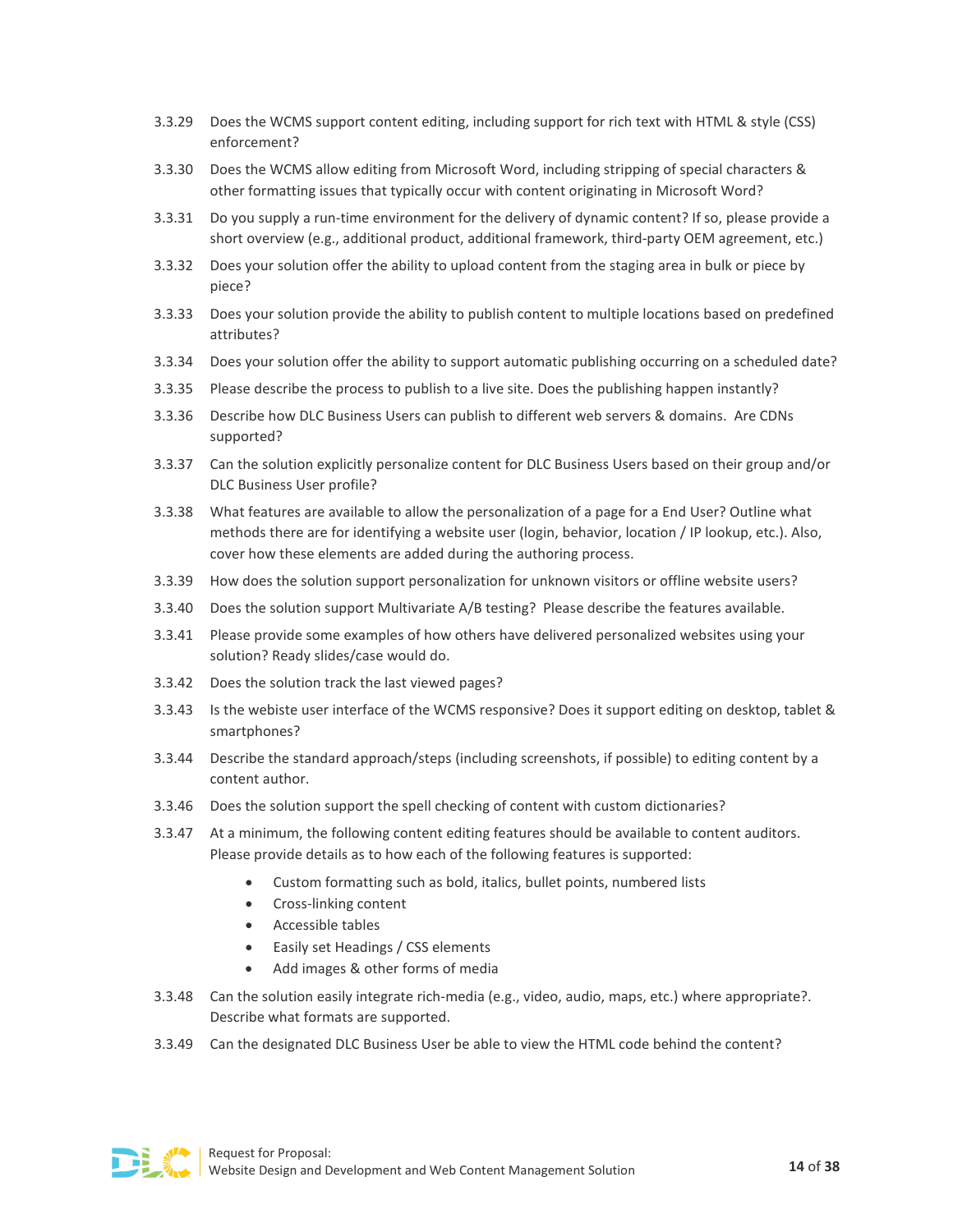# **3.4 Application Testing**

- 3.4.1 Does the solution have the ability to measure the relative success of content, landing pages, personalized pages, forms, surveys, social shares, etc.? Please describe.
- 3.4.2 Can designers be able to create alternative designs/layouts for optimization testing?

# **3.5 Integrations**

- 3.5.1 Does the solution support automated watermarking or integrations to 3rd party watermarking solutions?
- 3.5.2 Does the WCMS integrate with other collaboration tools for information workers (e.g., SharePoint)? What tools can it integrate it to?
- 3.5.3 How does the WCMS integrate with other desktop tools (e.g., workflow, drag-and-drop access, etc.)?
- 3.5.4 Does the WCMS integrate with creative toolsets (e.g., Adobe Creative Cloud & related services such as Creative Cloud storage and/or Adobe Stock)?
- 3.5.5 Does the solution provide integration to marketing automation systems such as Eloqua, Marketo, Hubspot, etc.? Please describe how page tracking can be implemented.
- 3.5.6 Does the solution provide integration to analytics platforms?
- 3.5.7 Describe how your solution supports email campaigns, including the ability to track, measure, & manage unlimited campaigns.
- 3.5.8 Does the solution provide the ability to integrate with calendaring applications?
- 3.5.9 Does the WCMS have the ability to import feeds/data from third-party content providers/systems? If so, what data feeds/systems are supported? Is there an easy way for content contributors & site administrators to manage these feeds?
- 3.5.10 Does the WCMS support the integration of portal servers? Please describe the portal integration approach. Does it support JSR 168/286?
- 3.5.11 How do you integrate with third-party systems such as customer relationship management systems?
- 3.5.12 Does the WCMS provide integration with LDAP or Active Directory systems? Does it integrate with Single Sign-On systems?

# **3.6 Implementation Methodology**

- 3.6.1 Describe how site features & functions are implemented, such as comments, link lists, image galleries etc.
- 3.6.2 What skills are required to make changes to site functionality? Does this involve changing application code? What are QA & deployment processes recommended when changes to site functions are made?
- 3.6.3 Describe the upgrade process for the WCMS? Are there categories of upgrades (major & minor)? Do all site functions continue to work on all upgrades without re-implementation?

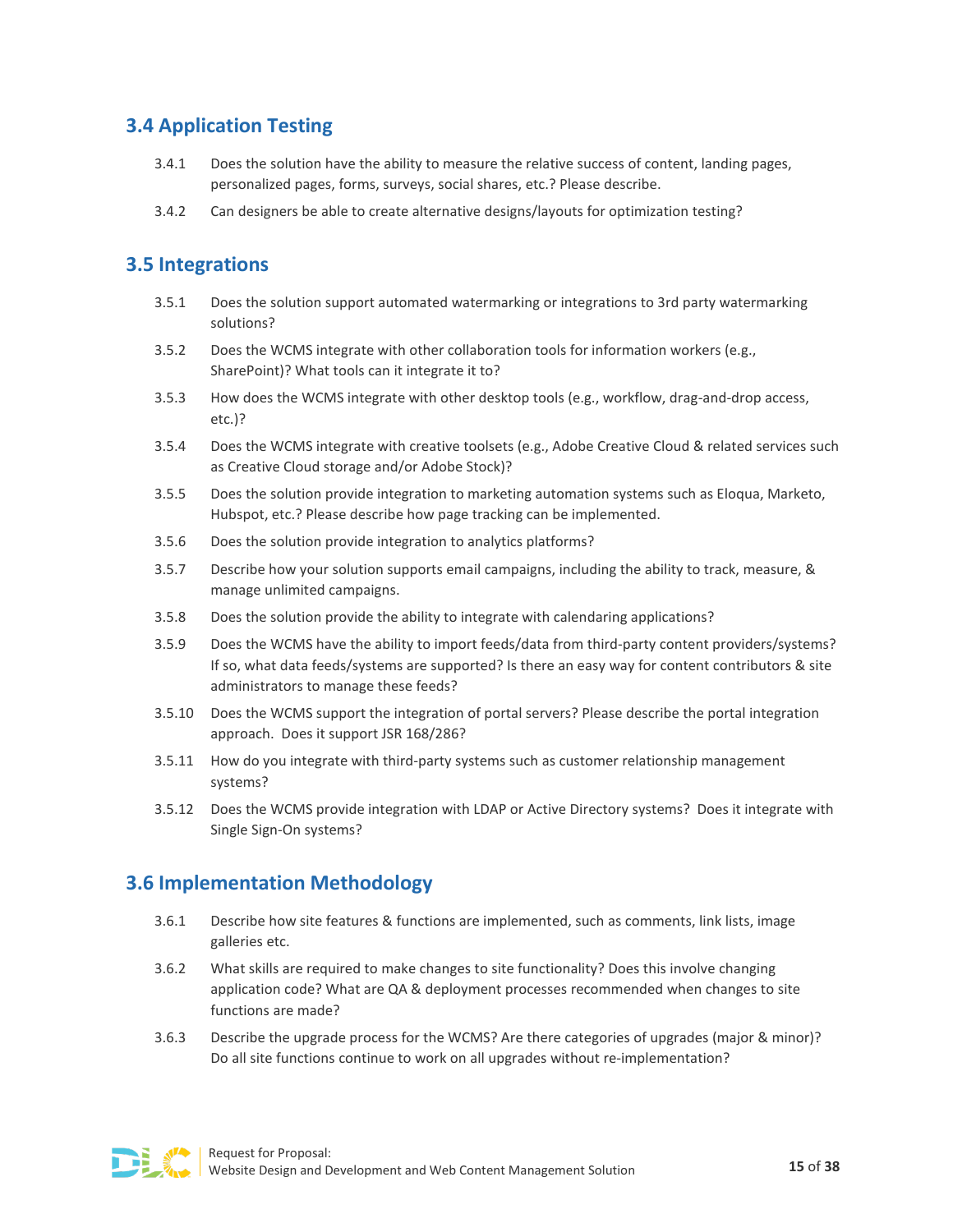- 3.6.4 Describe your implementation services offerings & typical implementation plan. If partners are used, please provide information on your partner strategy & precisely how you view the role of partners in the successful use of the WCMS.
- 3.6.5 Describe the time to implement that is typical for customers with a site or Web presence (site functions, channels, etc.) similar to ours.
- 3.6.6 Describe the typical ratio or multiplier for implementation services relative to license cost for customers with a Web site or presence similar to ours.
- 3.6.7 Describe what's required for a redesign post-implementation. Is a new custom development required? What skills are needed to implement a redesign? Can existing elements & content be reused? How is content migration completed?
- 3.6.8 When site sections are moved or reorganized, what impact does this have on templates, design & markup, or other site code?
- 3.6.9 Describe the professional services offered to facilitate installation & customization?
- 3.6.10 Do you have a formal partner network? Do you work with partners in client implementation projects?

# **3.7 Media and Library Services**

- 3.7.1 Does the WCMS have the ability to track website user, date & time of content modifications?
- 3.7.2 Does the WCMS have the ability to expire & retire content?
- 3.7.3 Does the WCMS have the ability to search for objects by free text/metadata/content attributes?
- 3.7.4 Does the WCMS have the ability to maintain & access previous versions of content when updated or changed. (archiving & rollback)?
- 3.7.5 Does the WCMS have the ability to archive content in a separate data repository? Can archived content that is no longer on the production Web site be searched & retrieved for display on the live Web site?
- 3.7.6 Does the WCMS have the ability to import feeds from third-party content providers? If so, what data feeds are supported? Is there an easy way for content contributors & site administrators to manage these feeds?
- 3.7.7 How does the WCMS support video & audio content?
- 3.7.8 How does the WCMS support video encoding / transcoding?
- 3.7.9 How does the WCMS support publication of video content to external sites (e.g., YouTube)?
- 3.7.10 Do you support annotations & commenting within the video?
- 3.7.11 Do you support adaptive & responsive video streaming?
- 3.7.12 Do you support playback to web & mobile devices?
- 3.7.13 Describe the library services that you offer (i.e., check-in, check-out, versioning).
- 3.7.14 Do you support video subtitles/closed captioning, with links to the video?
- 3.7.15 Do you support upload & viewing of virtual reality (VR) & panoramic media objects?
- 3.7.16 Do you support 3D object ingestion? If so, what can the Business user do with a 3D object?
- 3.7.17 Please describe capabilities for asset upload, including bulk ingestion.
- 3.7.18 How is external data integrated into the solution? Does it require template coding?

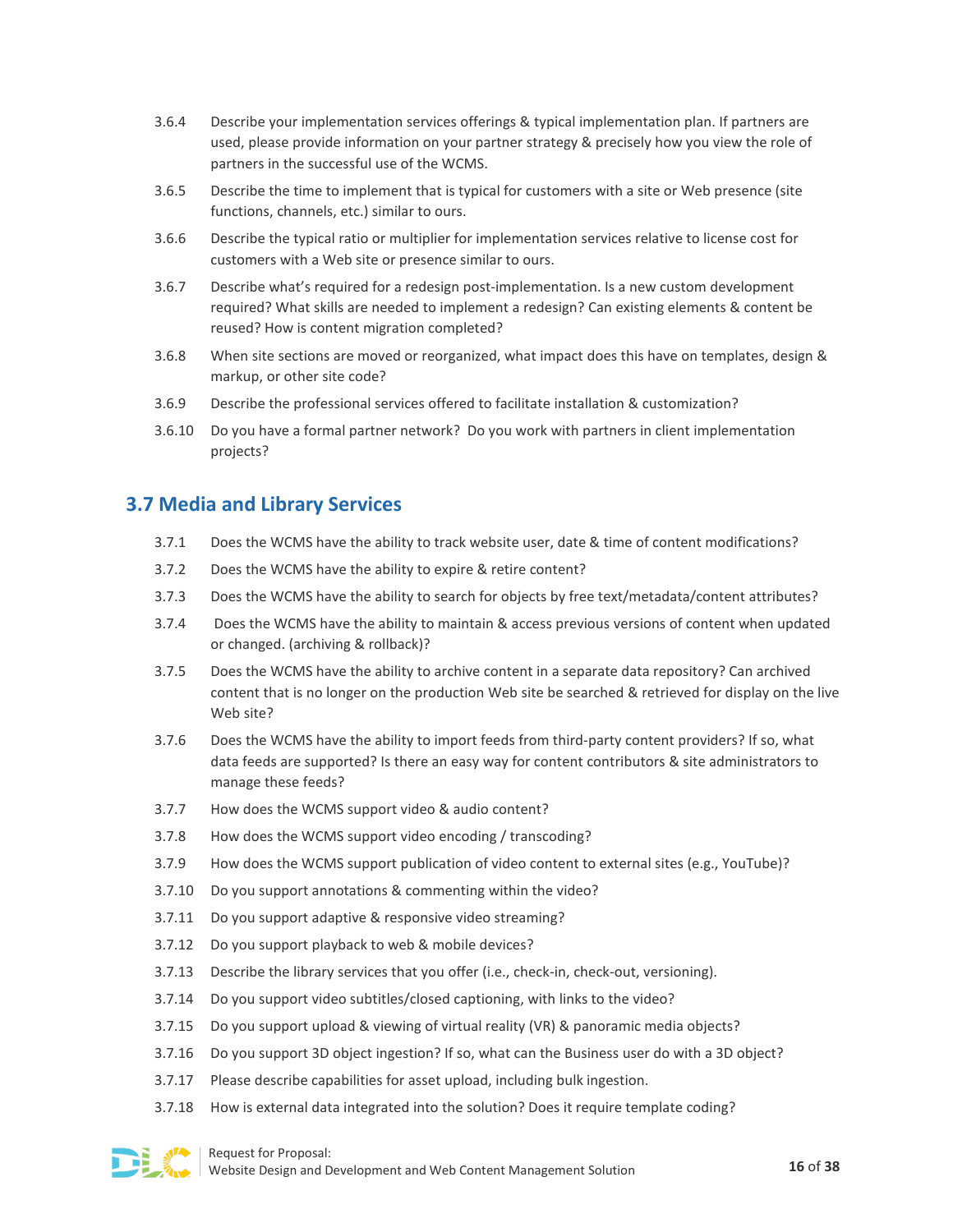- 3.7.19 Describe how the WCMS accommodates various media types, such as text, HTML, PDF, MS-Word, XML, graphics, audio, rich media, etc. in terms of storage & management & types natively supported.
- 3.7.20 Describe any function your solution has to create photo galleries.
- 3.7.21 Describe how your solution offers DLC Business Users the ability to crop/resize/optimize images.
- 3.7.22 Can images be uploaded to the solution in bulk using WebDav or other protocols/approaches?
- 3.7.23 How does the WCMS support a variety of file types, like graphics, proprietary formats, & PowerPoint files, concerning workflow, preview, transformation, & distribution? Are other new, rich media formats supported?
- 3.7.24 Can multi-page documents be saved as individual files? Examples include InDesign or PDF documents.
- 3.7.25 Can the solution manage text fragments along with rich media (images, video, etc.)?
- 3.7.26 Does the WCMS offer the ability to render, view, manage, manipulate (rotate, infinite axes) & publish high-quality 3D models?
- 3.7.27 Can the WCMS be customized to support media formats not handled by default?
- 3.7.28 How does the WCMS support global & localized content variations (while maintaining the relationship to source assets)?

### **3.8 Metadata**

- 3.8.1 Does the solution provide the ability to apply custom metadata to digital assets, individually & in bulk?
- 3.8.2 Can metadata be imported & exported?
- 3.8.3 What metadata industry standards are supported (e.g., XMP, EXIF, IPTC, etc.)?
- 3.8.4 How does the WCMS support automatic metadata extraction & for which file types?
- 3.8.5 Explain the interface for applying metadata to assets. Some things to consider are multi-select fields & dropdowns, batch edit metadata with append, required & optional fields, & artificial intelligence tagging support.
- 3.8.6 How does the WCMS support rich media-specific metadata?
- 3.8.7 How can multiple assets be tagged together (both compound document support & bulk metadata ingestion)?
- 3.8.8 If the product includes AI functionality, is the AI native & trainable?
- 3.8.9 Does the solution allow metadata grouping, allowing for separate schemas per group or department?
- 3.8.10 Does the WCMS provide the ability to use a controlled vocabulary or keywords when filling in metadata fields?
- 3.8.11 Can business administrators customize which metadata fields are available for webisite users?
- 3.8.12 Does the WCMS support mandatory/required metadata entry fields?
- 3.8.13 Can the WCMS automatically tag digital assets with necessary & business-defined metadata? Is this done using a native artificial intelligence (AI) service or a 3rd party tool (e.g., Amazon, Microsoft, etc.)?

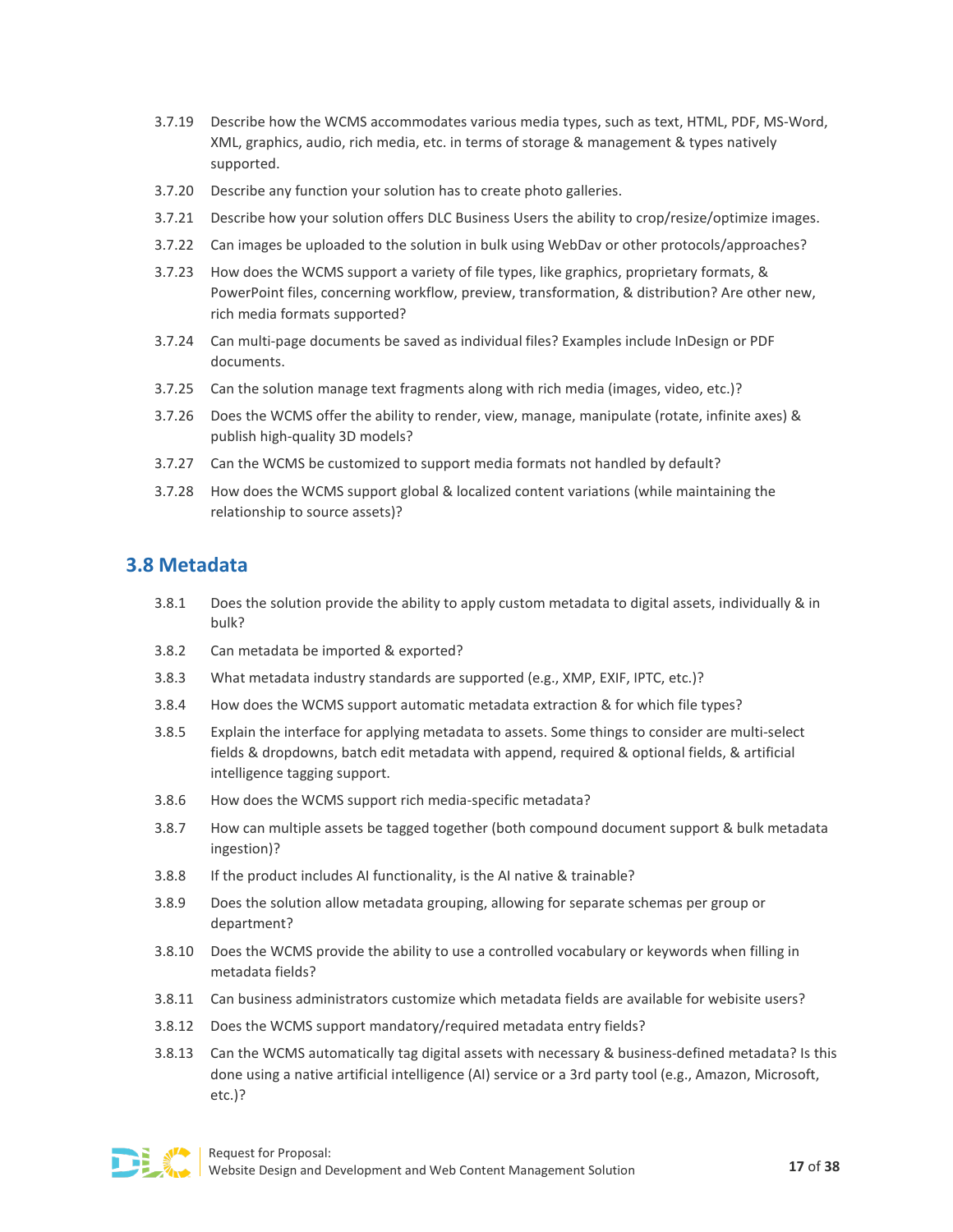- 3.8.14 What do you believe is the most significant customer pain point related to metadata?
- 3.8.15 Describe how your approach to metadata helps to drive high website user adoption.
- 3.8.16 Does the solution support editing of metadata by content contributors, including structured information such as publication & expiration dates, titles, & call-outs?
- 3.8.17 Does the solution provide both open-ended "tag lists" of pages, as well as a controlled hierarchy of "categories" for End Users to select from?
- 3.8.18 Can these tags & categories lists be used across all site content, from blog posts to landing pages & other pages to best promote click through from one page to the next?
- 3.8.19 Does the solution allows for meta-data tagging using the schema.org taxonomy?
- 3.8.20 Does the solution provide tagging functionality to group pages, as well as a site map of categories for End Users to select from?

# **3.9 Mobile Application Requirements**

- 3.9.1 What all App development frameworks do you integrate with? Please describe how content can be pushed to mobile apps from the solution.
- 3.9.2 Can the solution change the backend of the Mobile App so that we can make updates to the Mobile app with no/ minimum releases
- 3.9.3 Can the solution make changes to the designs of the Mobile App by adding or removing elements from various pages or changing the order of the elements
- 3.9.4 Can the modifications done in the back end be made visible on both the platforms simultaneously
- 3.9.5 Can the solution change the banner images from the backend without a release
- 3.9.6 Can the solution change the Order, Add, Disable Icons (Items) from the backend without a release
- 3.9.7 Can the solution Add/Remove product Landing page without a release
- 3.9.8 Can the solution change the copy on the landing page without a release
- 3.9.9 Does the solution support mobile delivery? What types of mobile devices does the solution support? How is this achieved?
- 3.9.10 Can the solution change the content of the WCMS pages without a release
- 3.9.11 Can the solution change the order of the WCMSs on the Landing page without a release
- 3.9.12 Can the solution do element level configuration (should be able to create a page & add elements to it (checkbox, fields, etc.) )
- 3.9.13 Does the solution has an ability to use Website assets like widgets, articles, etc. on Mobile App
- 3.9.14 Can the solution change the top & bottom navigation
- 3.9.15 Is the WCMS web content management solution fully Unicode compliant?

# **3.10 Multi-lingual, Multi-Site Support and Management**

- 3.10.1 Is the authoring & administration interface available in multiple languages? What languages are supported?
- 3.10.2 Does the solution accommodate external translation services and/or systems? Please comment on support & integration for any translation management & translation memory systems.

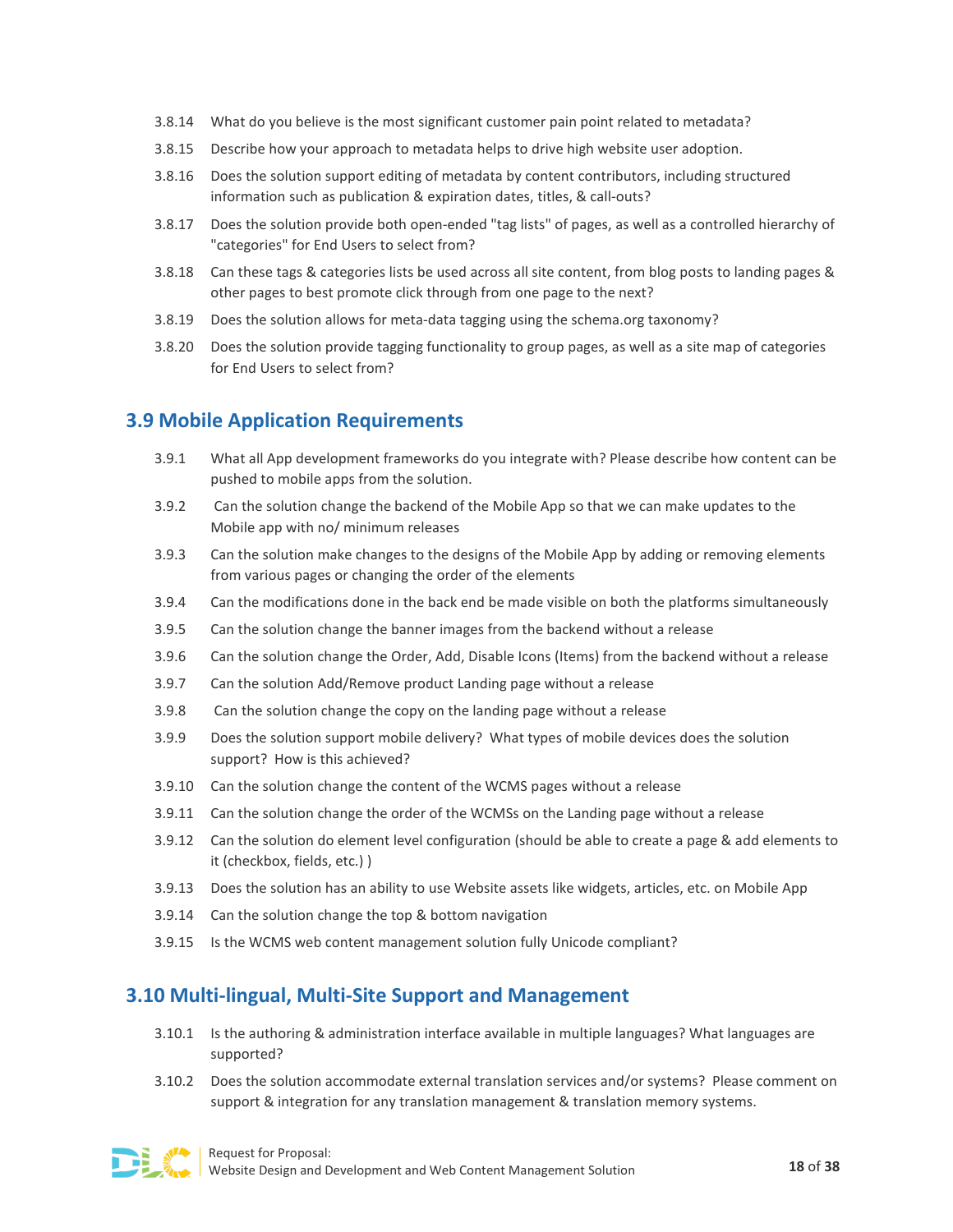- 3.10.3 Is there a separate client installation required for each language supported? What pieces of client software are installed on the client for Unicode support?
- 3.10.4 Does the solution provide tools to support the management of multiple sites in multiple languages?
- 3.10.5 How does the WCMS support management of various sites in a global hierarchy? Are tools available for quickly launching new localized websites based on existing content & structure?
- 3.10.6 Does the solution provide a WYSIWYG capability to maintain site navigation?

### **3.11 Navigation**

- 3.11.1 Does the solution offer the ability to create lists of pages based on directory, tag or category that update automatically as new content is created?
- 3.11.2 Does the solution provide support for mega-menus?
- 3.11.3 Does the solution provide out-of-the-box breadcrumb capabilities to include in the site?
- 3.11.4 Does the solution provide out-of-the-box core site navigation?
- 3.11.5 Describe the process of building navigation with the WCMS. Please list the out-of-the-box navigation features available.
- 3.11.6 Can the solution automatically generate navigation & other menu items based on directory content? Can the order of navigation be easily rearranged by utilizing the solutions' drag & drop features?
- 3.11.7 Describe the process used to define Site Navigation or "information architecture." Who can move site sections & subsections, what skill is required to rearrange sections in a site?
- 3.11.8 Does the solution allow DLC Business Users to generate an HTML/XML site map automatically?
- 3.11.9 3.11.10 Does the solution allow for related content to be displayed automatically? For example, associated courses, etc.
- 3.11.10 Does the WCMS provide the ability to create lists of pages based on the directory, tag, or category that update automatically as new content is created?
- 3.11.11 Does the solution provide support for navigation when viewed on a mobile device?

# **3.12 Reporting and Analytics**

- 3.12.1 Describe the WCMS support for web analytics. Does the WCMS support the use of 3rd-party analytics tools such as Adobe Analytics, Google Analytics, or WebTrends? Is this an out of the box integration?
- 3.12.2 Describe the out-of-the-box reports that are available to DLC Business Users that allow for the improvement of content & performance on a daily basis.
- 3.12.3 Can the solution track digital asset analytics on specific assets, such as the number of times an asset is rated, clicked, downloaded, & viewed (impressions)?
- 3.12.4 How does the WCMS enable us to measure the value of agency assets, in order to assess impact?
- 3.12.5 Describe the ability for administrators to build custom reporting pages & the types of reporting templates available out-of-the-box
- 3.12.6 Can reports be automatically scheduled & emailed?

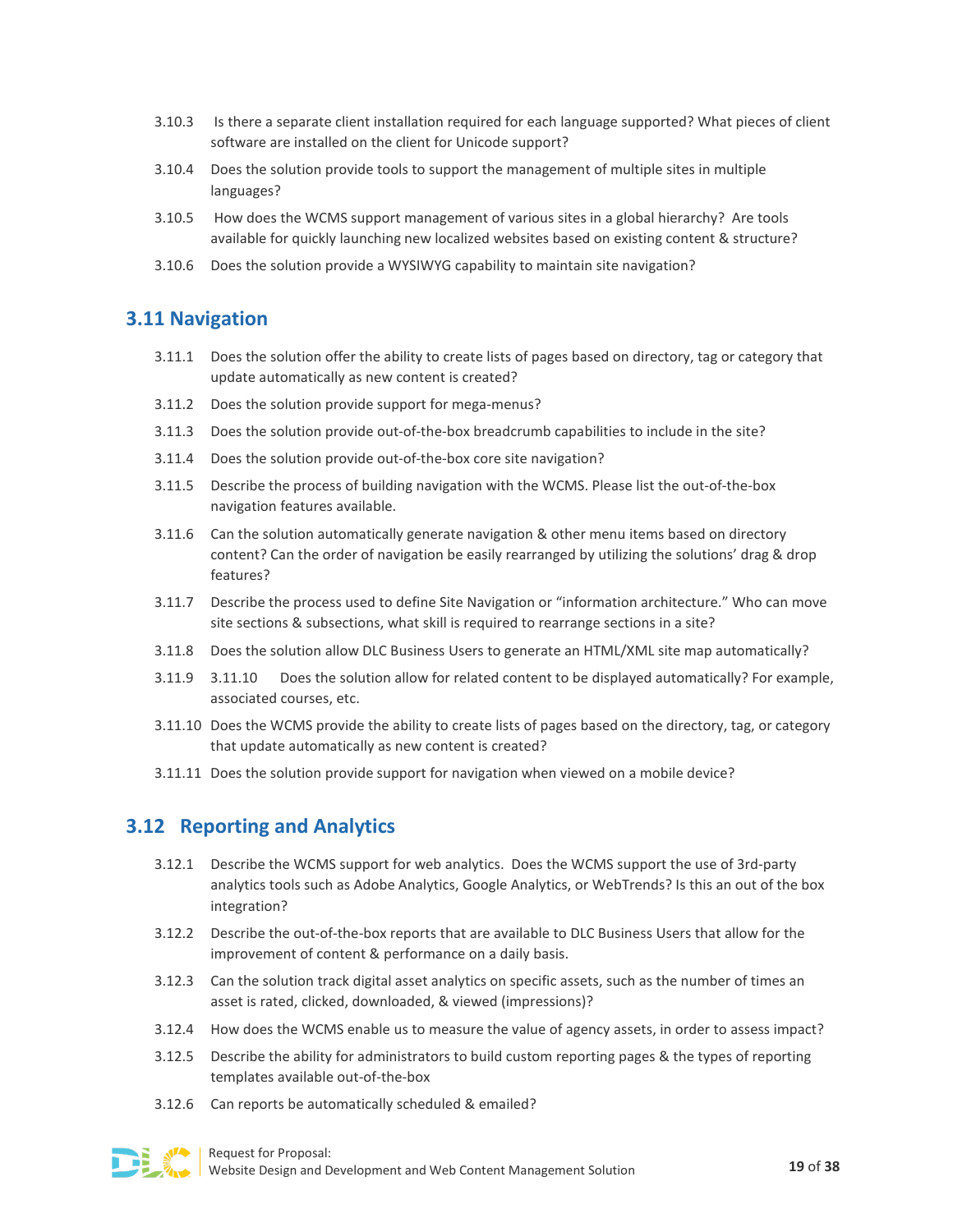- 3.12.7 What specific usage data is collected & available for inclusion in reports (e.g., website users logged in over time, assets uploaded, downloaded, viewed, shared, download by a specific agency)?
- 3.12.8 What is specific search data collected & available for reporting (e.g., search terms used, search terms not finding a result, video-specific data such as play, pause & stop)?
- 3.12.9 Does the solution allow DLC Business Users to determine how content publishing activity impacts site traffic?
- 3.12.10 Does the solution allow DLC Business Users to determine where on the site to publish new content?
- 3.12.11 Does the solution allow the DLC Business User to determine how frequently to update or create new content based on site traffic goals?
- 3.12.12 Does the solution provide KPI dashboard features where performance dashboards can be configured to show overall performance? Can these dashboards integrate with various sources of data?
- 3.12.13 Does the WCMS allow website users to view analytics & performance data (e.g. web analytics, social, internal consumption of the assets, etc.) in the context of the WCMS?
- 3.12.14 Does the WCMS dashboards integrate with any third-party CRM solutions such as MS Dynamics, Salesforce, Oracle CX, etc.?

### **3.13 Search Engine Optimization**

- 3.13.1 Does the solution identify pages that are missing critical SEO elements?
- 3.13.2 Does the solution provide marketers the ability to create & track URLs that are keyword, search & website user friendly?
- 3.13.3 Does the solution provide marketers the ability to retain URLs when changes are made to avoid broken links from search engines?
- 3.13.4 Does the solution provide the ability to test each page for broken internal & external links prior to publishing?
- 3.13.5 Does the solution help contributors flag any potential SEO issues, including missing or poorly formed metadata, H1 headings, missing Alt Tags on images, etc. before a page is published?
- 3.13.6 Does the solution enable keyword optimization tracking to ensure target keywords are utilized & used with appropriate frequency?
- 3.13.7 Does the solution ensure that Page Title, Page Summary & other critical SEO elements can be created even by casual content contributors?

# **3.14 Site Management, Search, Renditions, Versioning, Rollback**

- 3.14.1 Please describe the WCMS site rollback capabilities.
- 3.14.2 How does the solution support internal & external links? Are links in the solution maintained when content is moved? Does it check for link validity?
- 3.14.3 Does the solution support versioning, indexing, & full-text searching of data? Is indexing of metadata included? Does this include rich digital media?

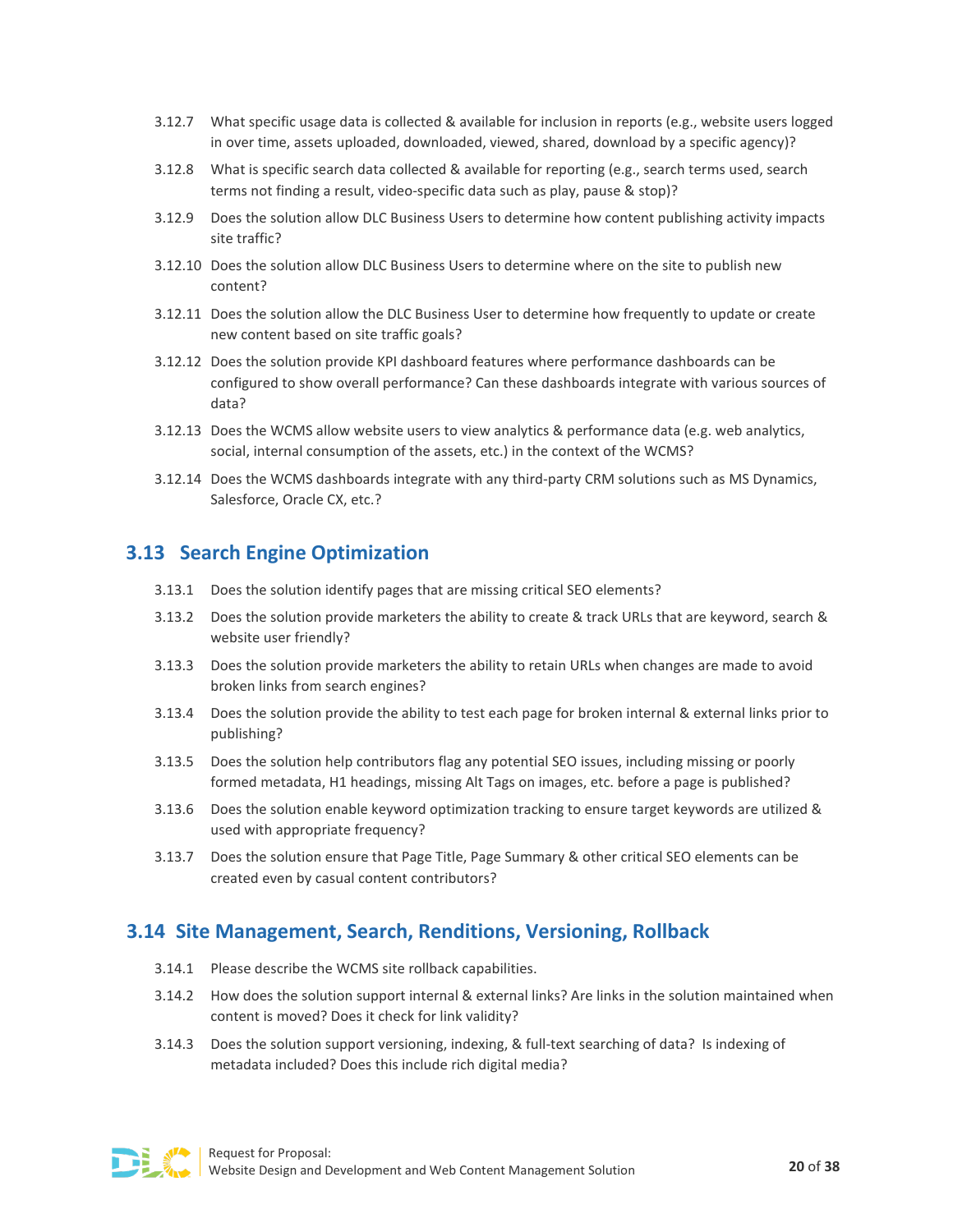- 3.14.4 Does the content management system provide search? If so, are advanced search capabilities available such as faceted search or personalized search? Does it integrate with the most prominent 3rd-party search engine?
- 3.14.5 Does the WCMS have the ability to export content elements from one page for use on another page or in another site?
- 3.14.6 Does the solution support integration with social networks such as Facebook, Twitter, & LinkedIn?
- 3.14.7 Does the WCMS offer automated image rendition creation such as file conversion (.jpg, tif, gif), & size/DPI conversion? How does the WCMS support the automatic transformation or creation of rendition for image assets (sizes, colors, format, quality, etc.)?
- 3.14.8 Can administrators predefine variations of image (e.g., size, format, crop, sharpening, color adjustments, & other effects)?
- 3.14.9 Can website users generate image renditions via workflow or upon request?
- 3.14.10 Can the site conform to Google's search quality standards?
- 3.14.11 Can the WCMS automatically generate & manage asset renditions by channel (e.g., assets adaptive to the web, mobile, & other channels)?
- 3.14.12 Does the solution support the check-in/check-out of digital assets to prevent version conflicts?
- 3.14.13 Does the solution support serial & parallel asset versioning & retrieval?
- 3.14.14 Are versions created automatically and/or manually?
- 3.14.15 Does the solution have a version comparison feature allowing the DLC Business User to see different versions side by side or via overlay?
- 3.14.16 Does the solution offer content & site versioning tools to support compliance?
- 3.14.17 Does the solution have faceted search filtering, allowing website users to filter within search results?
- 3.14.18 Does the WCMS allow filtering by:
	- Custom metadata?
	- XMP metadata (file size, file type, etc.)?
	- Analytics metrics (most downloaded, date uploaded, external product data)?
	- By rules (e.g., AND/OR)?
- 3.14.19 Describe any advanced search features. (e.g., type ahead, suggested search, related assets, rating system)
- 3.14.20 Does the WCMS support the sorting of results, separate from filtering (e.g., size, most popular, most recent)?
- 3.14.21 Does the solution have saved searches, & can these be shared?
- 3.14.22 Does the solution support real-time multilingual search? If yes, for what languages?
- 3.14.23 Are multi-page files such as PDF's indexed, allowing the text to be searchable?
- 3.14.24 Is video playback supported from search results in thumbnail & full size?
- 3.14.25 What functionality does the WCMS provide for searching content on the published site?
- 3.14.26 Can entire pages or pieces of content be hidden from the site search?
- 3.14.27 Does the WCMS Site Search require installation on a separate server, or can it be safely installed alongside the solution on the same machine?

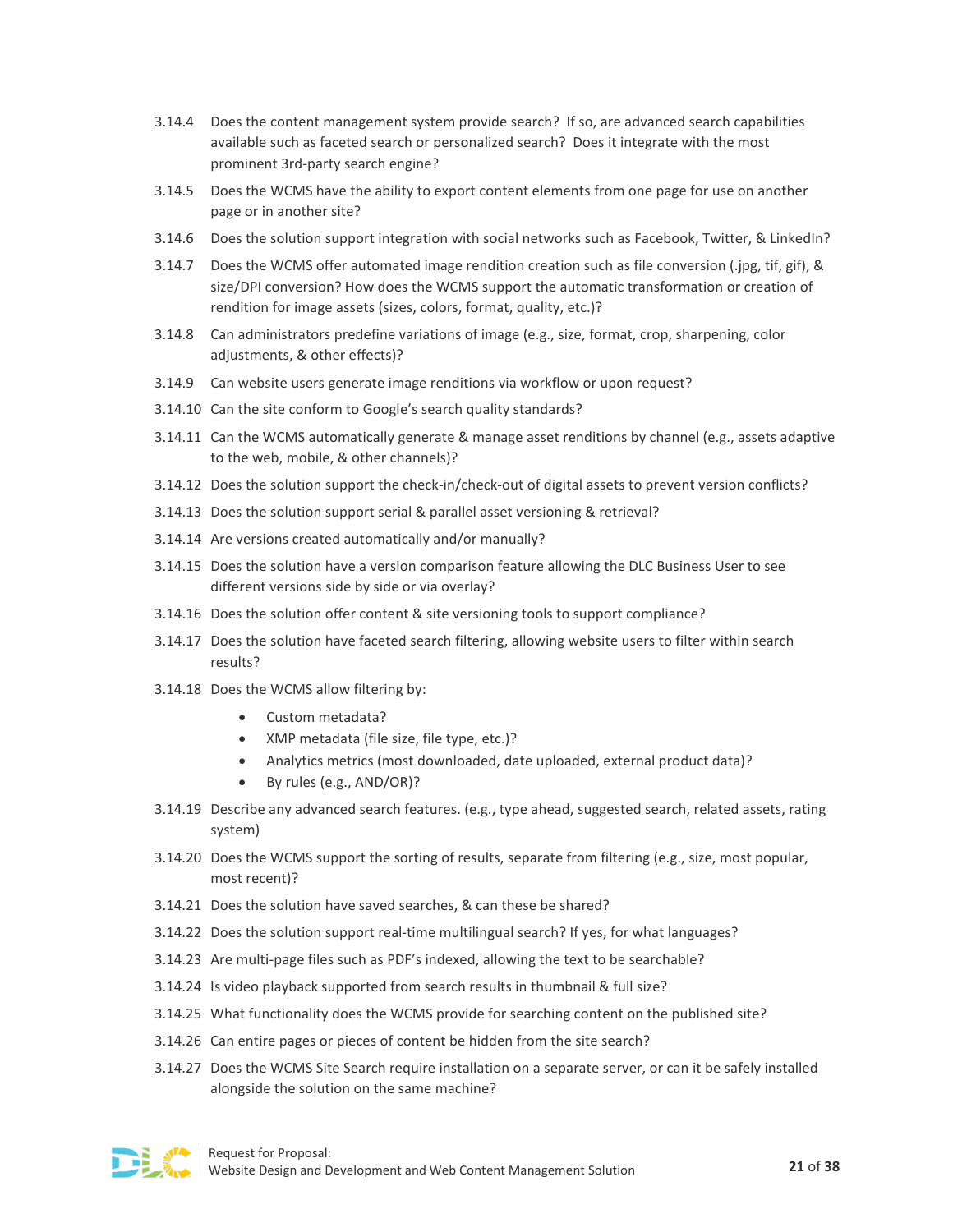- 3.14.28 Can the WCMS Site Search exclude items of content from search and/or site map indexing?
- 3.14.29 Does the WCMS Site Search automatic support indexing, keyword generation, metadata, indexing & full-text indexing of content
- 3.14.30 Can an administrator assign permissions to DLC Business Users & groups to view, create, update, & delete assets?
- 3.14.31 Does the WCMS solution offer the ability to 'roll-back' content publication if unsuccessful?
- 3.14.32 How does the WCMS support search interface flexibility? (e.g., pre-built templates, WYSIWYG customization tools)

#### **3.15 Social Collaboration and Blogging**

- 3.15.1 Does the solution provide a built-in, integrated blog?
- 3.15.2 Does the solution allow multiple blogs within one website?
- 3.15.3 Does the solution allow RSS feed generation for blogs?
- 3.15.4 Does the solution allow for comments & comment moderation on any page?
- 3.15.5 Does the solution allow blog content to be intermixed with other site content, pages & related link lists?
- 3.15.6 Does the solution support syndication & aggregation of content feeds from RSS services?
- 3.15.7 Does the solution allow for external RSS feeds to be displayed inline?
- 3.15.8 Does the solution have social sharing widgets?
- 3.15.9 Does the solution have built-in tools for creating links & posts for social media to promote content?
- 3.15.10 Does the solution allow for scheduling & rescheduling social posts, editing posts before they go live, & approving or deleting scheduled posts?
- 3.15.11 Can the solution display external social site content?
- 3.15.12 Does the solution allow for comments to be used on any site page?
- 3.15.13 Does the solution provide the ability to generate polls?
- 3.15.14 Can Site Authors & Editors be able to publish content directly to social media platforms as part of a workflow or when content is published on the site?
- 3.15.15 Are website users able to share content on Twitter, Facebook, Google+ etc.?
- 3.15.16 Does the solution allow external RSS feeds to be integrated into the WCMS web pages?
- 3.15.17 Can the WCMS display external social site content?

#### **3.16 Workflow Management and Governance**

- 3.16.1 How does the WCMS support workflow modeling? Can DLC Business Users quickly create workflows?
- 3.16.2 What tools does the WCMS provide for review & approval of content as it moves through the workflow? Can assets be reviewed & approved in bulk?
- 3.16.3 Does the WCMS support comments & annotations during ad-hoc workflows? Does it support multilevel/nested approval workflows?

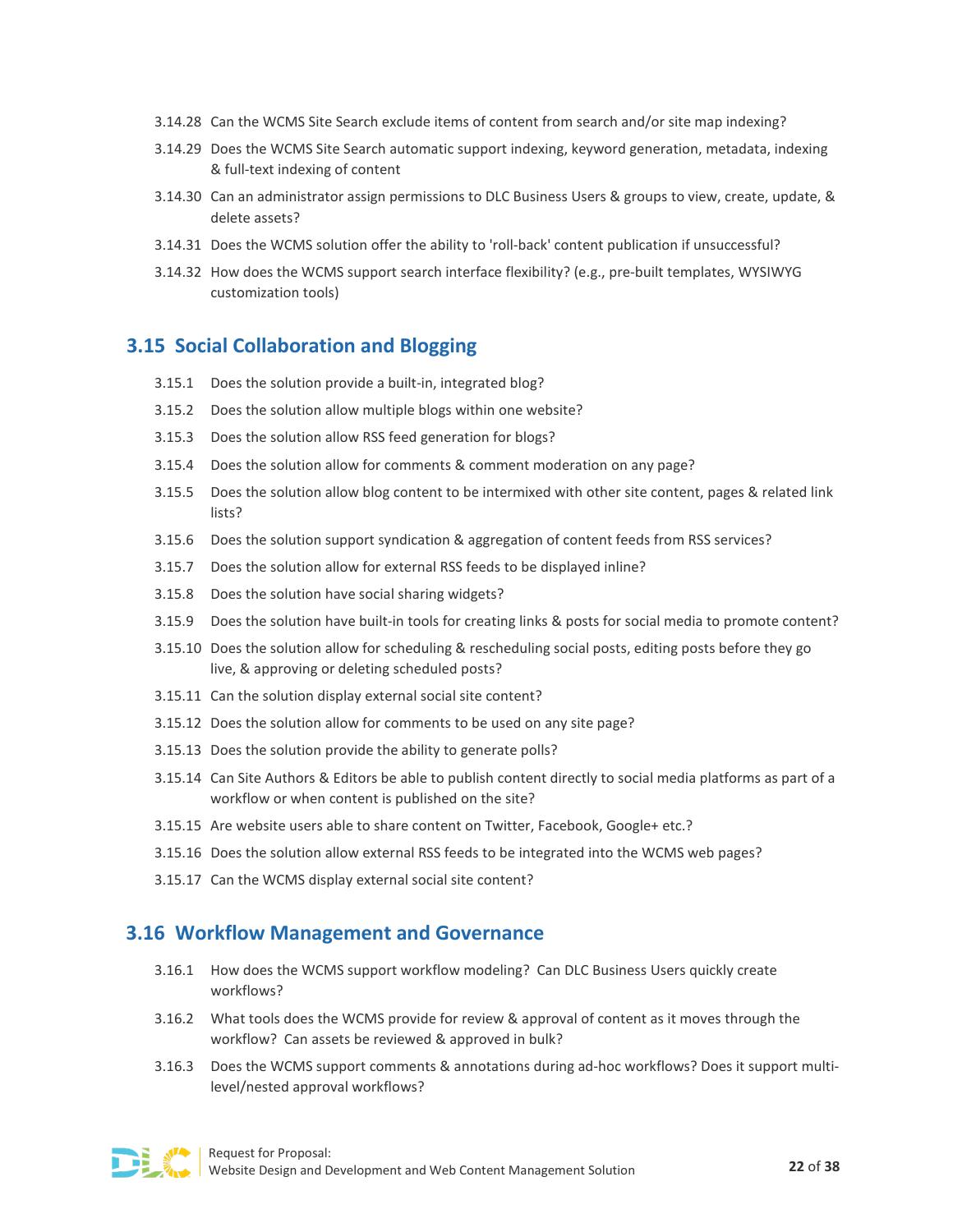- 3.16.4 What are project management capabilities available to help manage an asset from creative ideas through delivery?
- 3.16.5 Does the solution have any pre-configured workflow templates (e.g., photography, translation, rights management, or external submissions)?
- 3.16.6 Can collections be added to workflows? How can assets be modified or approved as a group of files?
- 3.16.7 Can the WCMS provide a visual project-level view of workflow stages?
- 3.16.8 Does the solution support automated watermarking, & do you support any 3rd party watermarking integrations based on workflows?
- 3.16.9 Does the WCMS support integrations with 3rd-party workflow software such as CRM?
- 3.16.10 Does the workflow system support nested, parallel, & conditional processes? Is it possible to create an ad-hoc workflow for specific content?
- 3.16.11 How does the WCMS support review, edit, & approval workflows?
- 3.16.12 Does the WCMS support the ability to add comments to a piece of content throughout the workflow without the comment affecting the content itself (journaling)?
- 3.16.13 Does the WCMS provide a preview function so DLC Business Users can see page content before it is approved?
- 3.16.14 Does the WCMS support the status of content progress through the workflow?
- 3.16.15 Can the workflow be extended through scripted events or through the WCMS APIs? Describe.
- 3.16.16 How are DLC Business Users notified of workflow assignments? Are notifications customizable? How do DLC Business Users track their tasks & assignments within the WCMS?
- 3.16.17 Does the WCMS solution's workflow integrate with e-mail & other messaging systems for notification?
- 3.16.18 Can the WCMS workflow system support processing & review of web forms?
- 3.16.19 Can DLC Business Users configure authority for everyone in the workflow chain?
- 3.16.20 Describe the method of workflow creation? Is it graphical drag & drop graphical or does it require plug-ins
- 3.16.21 Can one author route different workflows based on document type?
- 3.16.22 Is there an ability to monitor workflow approval processes for all content items?
- 3.16.23 Can e-mail notifications be automated for certain types of content that are nearing their expiration dates?
- 3.16.24 Can site administrators & editors search for pages that have not been updated in "x" number of days, weeks, months, or years?
- 3.16.25 Does the solution provide the ability to define workflows through an easy-to-use administrative interface?
- 3.16.26 Does workflow include the ability to determine which roles have access to perform which actions at each step of the workflow?
- 3.16.27 How does the WCMS automate notification to DLC Business Users & roles when there is content for review?
- 3.16.28 Does the WCM provide a full revision history of changes made & who performed them?

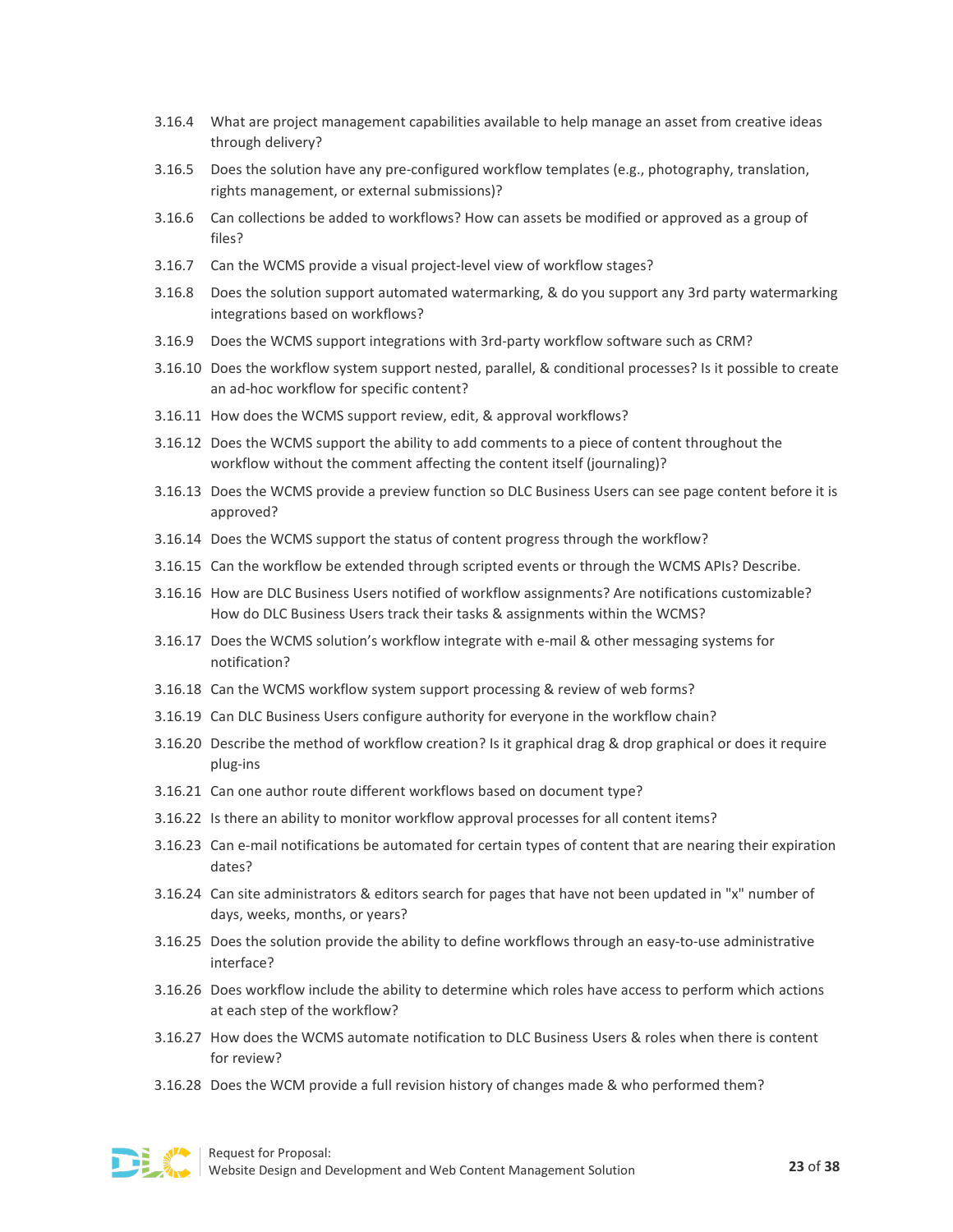3.16.29 Does the WCM provide validation on content & metadata, such as required fields or allowable types of content by field (e.g., only email in an email address field)?

### **3.17 Website User Interface**

- 3.17.1 Please describe the user interface. Is it HTML5 compliant, AIR/Flash-based, or a desktop application?
- 3.17.2 Does the WCMS support customization or configuration of the UI/UX?
- 3.17.3 With respect to UI customization, what types of applications, integrations, interfaces, capabilities & workflows are available from SIs & 3rd party technology partners?

# <span id="page-24-0"></span>**4.0: Additional Direct Query Questions: Technical, Architecture, Performance, Security, and Hosting Options**

While some of these Technical Architecture, Performance, Security and Hosting questions may be referenced elsewhere in other sections of the RFP above, please include in your response the direct answers to the questions below:

### **4.1 System Requirements and Architecture**

- 4.1.1 What are the main differentiators of your application system's architecture? Please provide a diagram of the WCMS architecture.
- 4.1.2 Describe the overall content repository architecture. Does the architecture require a central repository? If so, is it a standards-based or proprietary repository?
- 4.1.3 What type of content services can your solution provide to legacy system & application content?
- 4.1.4 Does your solution offer connectors to legacy content repositories & enterprise applications?
- 4.1.5 Does your solution require a database? Does it support the use of a database?
- 4.1.6 Does the solution provide an API set? Is the WCMS API documented & open? Please describe.
- 4.1.7 Does the WCMS solution support JSR 170/283, the Java Content Repository (JCR) API? If so, does it provide Level 1, Level 2, or Level 3 support for the JCR standard?
- 4.1.8 Is the WCMS solution J2EE compliant? Please describe.
- 4.1.9 Which 3rd-party products are incorporated into your solution? How are these maintained as new product versions are issued?
- 4.1.10 Discuss the WCMS's support for open source & standards?
- 4.1.11 Discuss the WCMS's support for industry standards.
- 4.1.12 Does the solution ship with a content repository?
- 4.1.13 What browsers & client/desktop operating systems are supported? (e.g., IE, Firefox, Windows, MAC)
- 4.1.14 Can the Web Delivery & Content Management tiers share the same application?

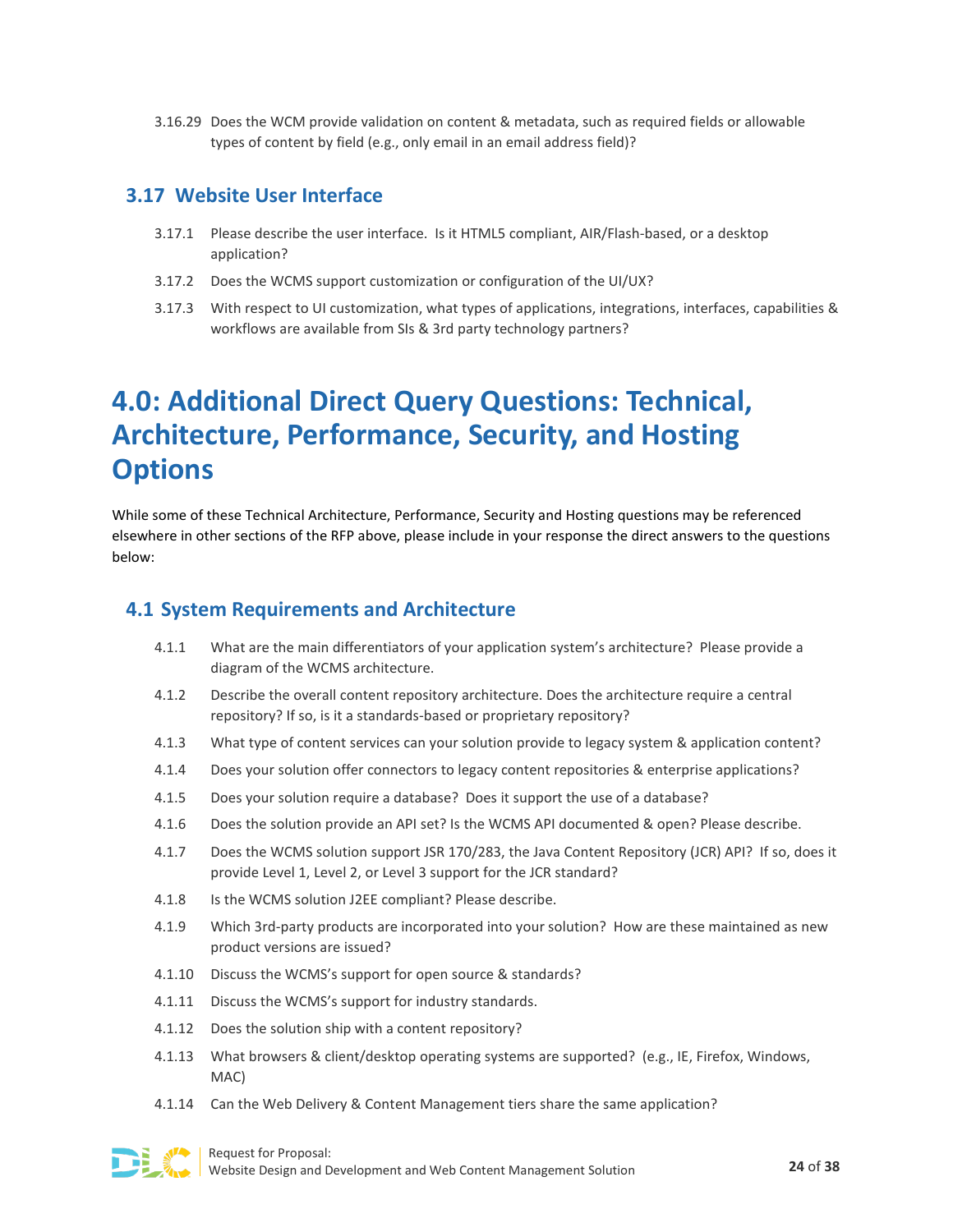- 4.1.15 Can your Content Management system become our Web server & Web application server?
- 4.1.16 What web servers are required and/or supported? How many web servers are required in a multitiered model?
- 4.1.17 What Web application development environments are supported? (Java/JSP, .NET/ASPX, LAMP, etc.)
- 4.1.18 Detail the minimum hardware system requirements for your solution if applicable.
- 4.1.19 How does the WCMS support web services? Does the WCMS support REST?
- 4.1.20 Does your solution require any third-party plug-ins or dependencies?
- 4.1.21 Please explain if the proposed solution's UI can deliver an optimal experience across devices and operating systems & browsers.
- 4.1.22 Outline your recommended implementation architecture.
- 4.1.23 Describe the recommended server operating system, databases & server configuration for the implementation.

# **4.2 Technical and Performance Details**

- 4.2.1 Describe any transformation language used by your solution.
- 4.2.2 Do you support templating for the web presentation layer? Please explain.
- 4.2.3 What technology is used for template development?
- 4.2.4 What performance tools are available with the WCMS? Are these tools integrated or add-ons?
- 4.2.5 Does the WCMS have a load balancer?
- 4.2.6 Does your solution provide an integrated development environment? If so, please describe. Does it integrate with popular development tools & environments?
- 4.2.7 Describe the caching capabilities & features of the WCMS. How do these enhance or impact the performance of the solution & sites?
- 4.2.8 How does the solution support migration during the upgrade process?
- 4.2.9 What are your capabilities to restrict access to only authorized networks & devices?
- 4.2.10 Does the WCMS support event triggers to external API's? Synchronous & Asynchronous transactions?
- 4.2.11 Are there out of the box connectors to popular partner solutions?
- 4.2.12 What are your web API standards? What method of authentication do you use for your API (OAUTH?)
- 4.2.13 What is the process for software release/patch management?

### **4.3 Application Platform, Security and Access Controls**

- 4.3.1 How does the WCMS secure & manage DLC Business User-generated content?
- 4.3.2 Describe support for providing access control to content items based on business rules and/or permissions.
- 4.3.3 All system access must be encrypted. Please confirm that the WCMS can run over HTTPS.

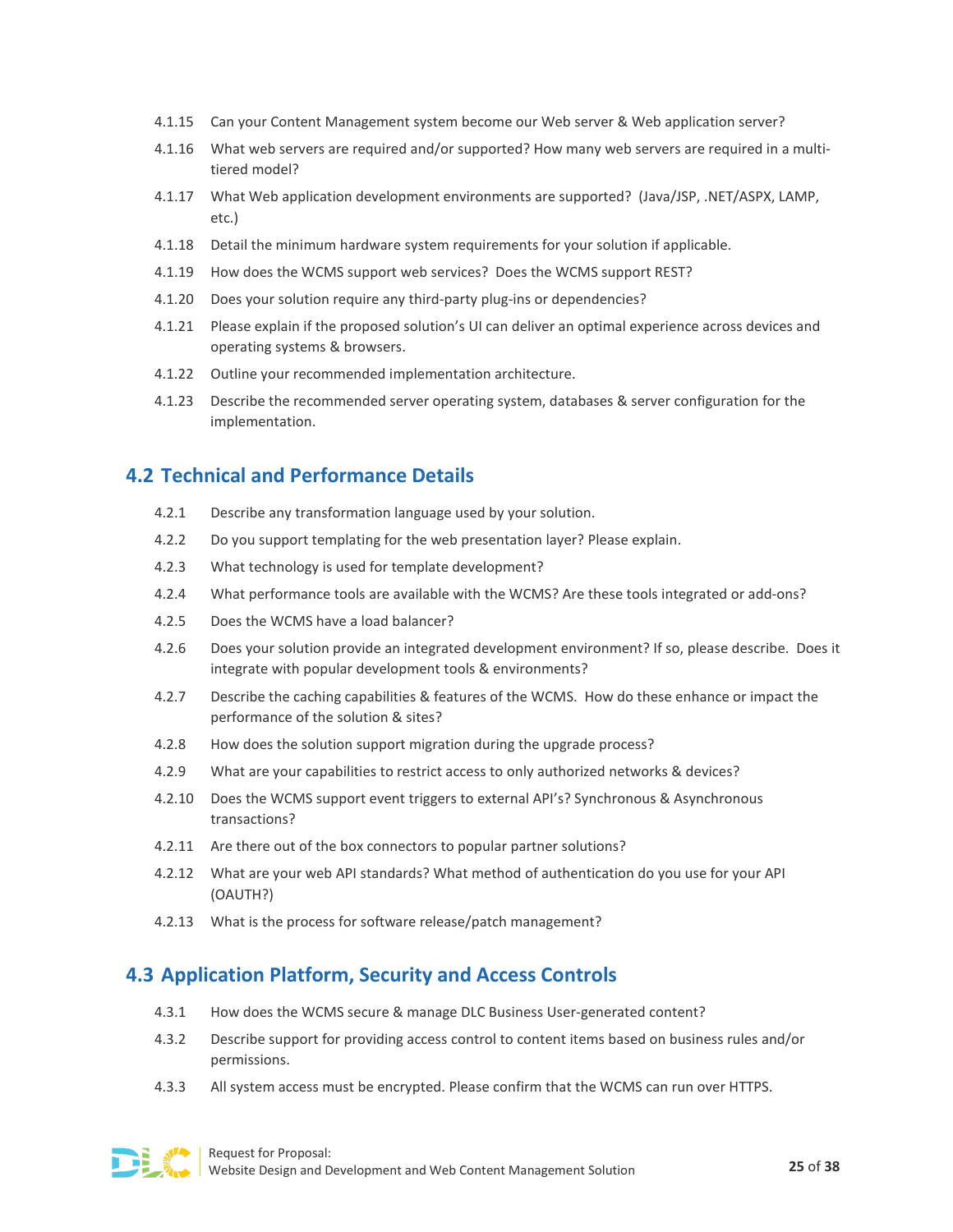- 4.3.4 What are SSO methods available to restrict access to either part or all of a site?
- 4.3.5 Does your cloud-based service include backups, disaster recovery, security, monitoring, 24x7 support?
- 4.3.6 When & how is the WCMS security tested? If you test yourself, what security accreditations do your testers hold? How are security patches issued? How many security patches have you published in the last 12 months - please give details of what issues they were for.
- 4.3.7 Provide details of your company's disaster recovery policy & procedures (both SaaS/PaaS environment & your operational procedure).
- 4.3.8 Provide details on your company's backup protocol & procedures, including frequency & storage location of backup media.
- 4.3.9 Describe the recovery options within the WCMS if any of the following are inadvertently removed or deleted:
	- Content recovery
	- Page recovery
	- Site recovery
- 4.3.10 Describe the failover & recovery process in the event of a failure of the proposed solution.
- 4.3.11 How is the WCMS data, configuration data & source code backed up? Can backups be taken while the solution is online?
- 4.3.12 Describe your company's application upgrade policies & procedures.
- 4.3.13 Does your solution offer a cloud-based, managed services deployment option? What are the SLA that you offer?
- 4.3.14 We require the OEM to provide the SLAs & not through implementation partners. Please provide details on how you deliver the committed SLAs.
- 4.3.15 Does your solution comes pre-defined with a ready to use CI/CD pipeline?
- 4.3.16 Does your service allow for auto-scaling under conditions of stress, traffic spikes, biz needs etc.? These could be planned or unplanned. How does the costing work in these situations?
- 4.3.17 Describe the scalability of the WCMS, please include how your solution maintains peak performance as the number of content objects or concurrent website users increase in magnitude. Describe solution scalability as it relates to the following:
	- Total number of assets
	- Total number of assets for bulk ingestion
	- Total number of website users supported
	- Total number of simultaneous website users supported
	- Performance
- 4.3.18 On average, how many updates/releases are rolled out each year (major & minor versions)?
- 4.3.19 Can the solution support both departmental & enterprise-wide deployments?
- 4.3.20 What product enhancements are planned for the next 12-18 months?
- 4.3.21 What programming or scripting languages will our developers need to know to set up the WCMS?
- 4.3.22 How does the solution support high volume API calls? What is the maximum volume supported?
- 4.3.23 Incident Response: Participants should articulate the incident response plan, team, & processes they have implemented. The supplier should articulate the processes & timelines they will follow

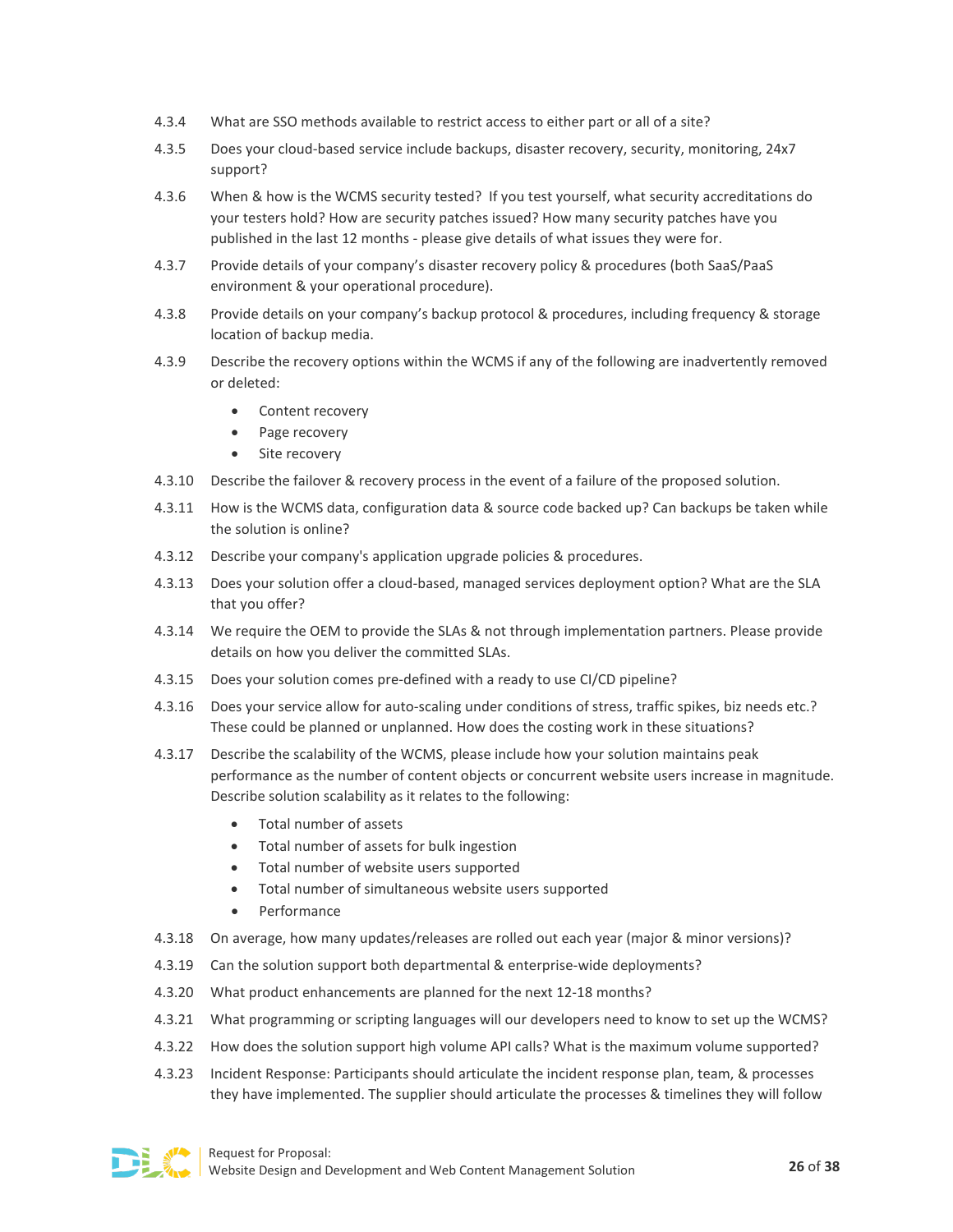for incident notification to address the incident & implement corrective action plans. A participant should articulate their indemnification policy.

- 4.3.24 Which browsers and version does the WCMS support?
- 4.3.25 Does your company meet the ISO27001 Information Security standards?
- 4.3.26 Describe the security model & interaction at the asset & website user level as it relates to security concerns.
- 4.3.27 What types of functionality does the WCMS provide for DLC Business User access rights, contentlevel security, & encryption?
- 4.3.28 How does the WCMS support access & security concerns for assets & entire collections of assets?
- 4.3.29 Does the WCMS support SSO?
- 4.3.30 What level of load balancing is available?
- 4.3.31 What hosting platforms does the WCMS use & how do they address security?
- 4.3.32 How does the WCMS ensure Data Protection? Kindly articulate the policies, procedures, & systems they have implemented to prevent data loss, mitigate the effects of data loss, & ensure the privacy & integrity of sensitive information through encryption, data loss prevention, & data integrity policies in place.
- 4.3.33 Kindly articulate the policies & procedures you have implemented to operate a Secure System Development Life Cycle process as part of requirement gathering, design, construction, verification, & maintenance of the solutions.

### **4.4 Application Hosting and Configuration**

- 4.4.1 Describe how you integrate securely with internal systems while the WCMS is hosted externally?
- 4.4.2 Do you provide a hosted version of your solution? (SaaS, PaaS, etc.) Is the WCMS available onpremise or cloud-hosted or both?
- 4.4.3 What levels of uptime do you guarantee?
- 4.4.4 In what geographic location is the data center or cloud hosted solution?
- 4.4.5 Is any software required to be installed on the DLC Business Users workstations?
- 4.4.6 How much control does the individual website user have on their configuration?
- 4.4.7 Approximately how long will it take for the vendor to install & configure the tool?

# **4.5 Training and Support Services**

- 4.5.1 Describe your approach to DLC Business user training.
- 4.5.2 Do you provide 24/7 technical support? If so, is there an additional cost for this?
- 4.5.3 How are technical support issues escalated & resolved? Describe the typical resolution process.
- 4.5.4 Provide a detail of your company's remote support & diagnostics capabilities.
- 4.5.5 Are new software releases included in the maintenance agreement?
- 4.5.6 What is the average time & cost required to complete an upgrade?
- 4.5.7 Describe how customizations to the WCMS are supported for both ongoing support & upgrades.

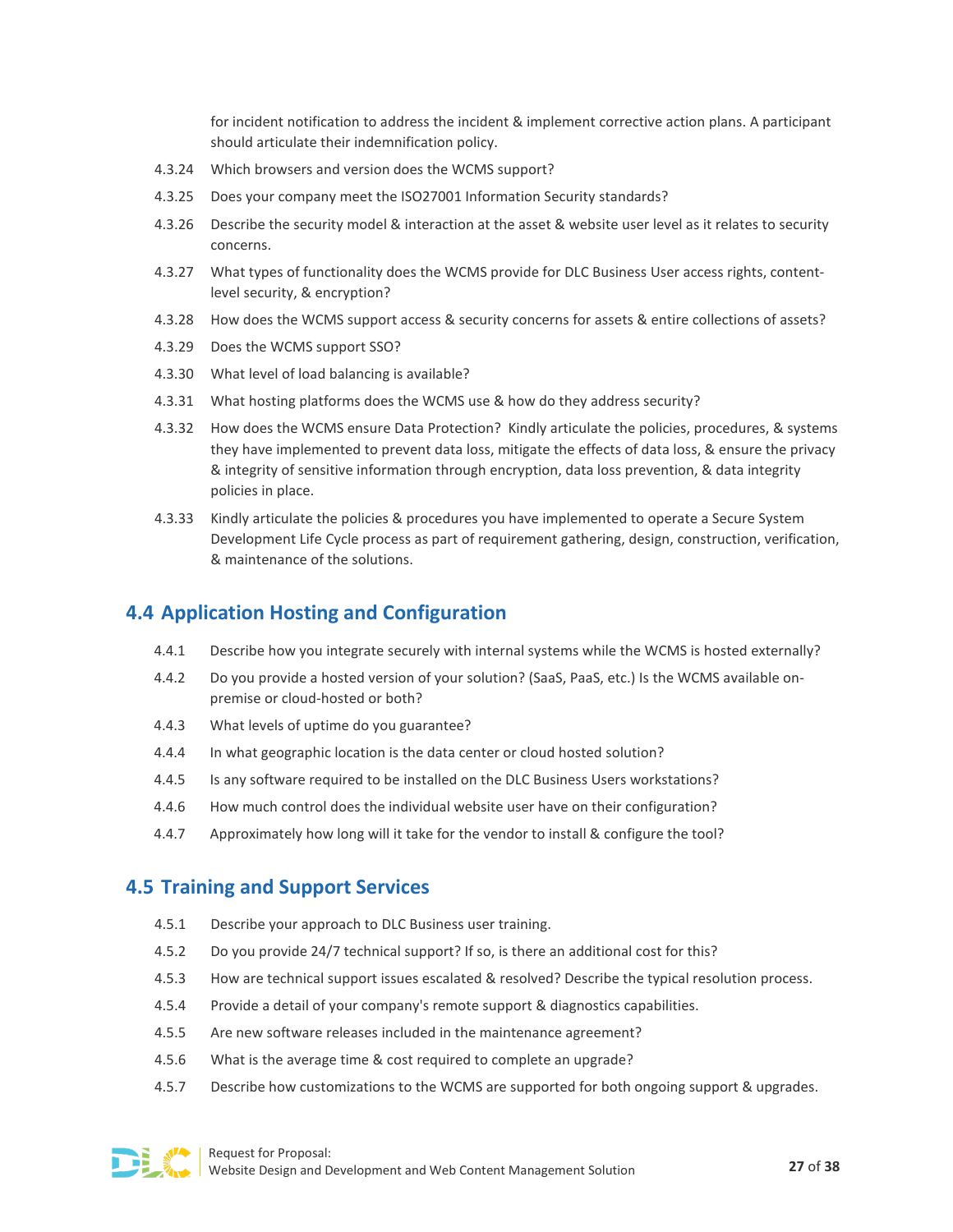- 4.5.8 Describe your Technical Support model, escalation procedures, communication, forums.
- 4.5.9 Please provide an overview of the post-project support services available. Please indicate where additional costs apply.
- 4.5.10 What channels can we use to log a support ticket? Telephone, web, etc.?
- 4.5.11 Do you provide 24/7 telephone support? Is it an optional service or included in the support level proposed?
- 4.5.12 Please describe your standard service level agreement (SLA), including response times & escalation points?
- 4.5.13 Are upgrades between major & minor versions included as part of your service agreement without additional charge?
- 4.5.14 Who is responsible for conducting the upgrade, the vendor, or the client?
- 4.5.15 Is there a limit in the number of support tickets that can be logged on a monthly, quarterly, or annual basis? If so, is that amount included in the support contract proposed?
- 4.5.16 Do you provide on-line or a self-service support system? If so, please describe the facilities available?
- 4.5.17 Is telephone support included in the SLA?
- 4.5.18 Please provide the cost of a maintenance contract to cover all software components you are providing for a period of five years. Indicate if the first year is covered by a warranty or is considered a paid year of maintenance.
- 4.5.19 Does the cost of maintenance include major software upgrades or only point releases?
- 4.5.20 Please provide a list of additional courses or training material either in a classroom or online, along with their cost.
- 4.5.21 Describe the different roles & skill sets required to use, administer, & support the WCMS.
- 4.5.22 Please list all training & documentation that is offered around your solution (including costs).

# **4.6 Project Management and Quality Controls**

- 4.6.1 Describe your typical project management approach, including the approach to project risk management.
- 4.6.2 Are your project manager's PMI qualified (or similar)?
- 4.6.3 Is your organization accredited to the ISO 9001 standard?
- 4.6.4 How does your solution prevent multiple web authors from overwriting each other's changes?
- 4.6.5 Can the solution identify broken internal & external links? If so, please describe.
- 4.6.6 Describe how your solution maintains the accuracy of links when media and/or pages are moved within the site or renamed.
- 4.6.7 Describe any tools your solution has to facilitate content audits.
- 4.6.8 Describe how audit information, such as time & date of last edit, content editor, etc. is accessed.
- 4.6.9 Describe how your solution provides content contributors the ability to view stale content & set review dates for their content.
- 4.6.10 Describe the solution's reporting & audit log capabilities.

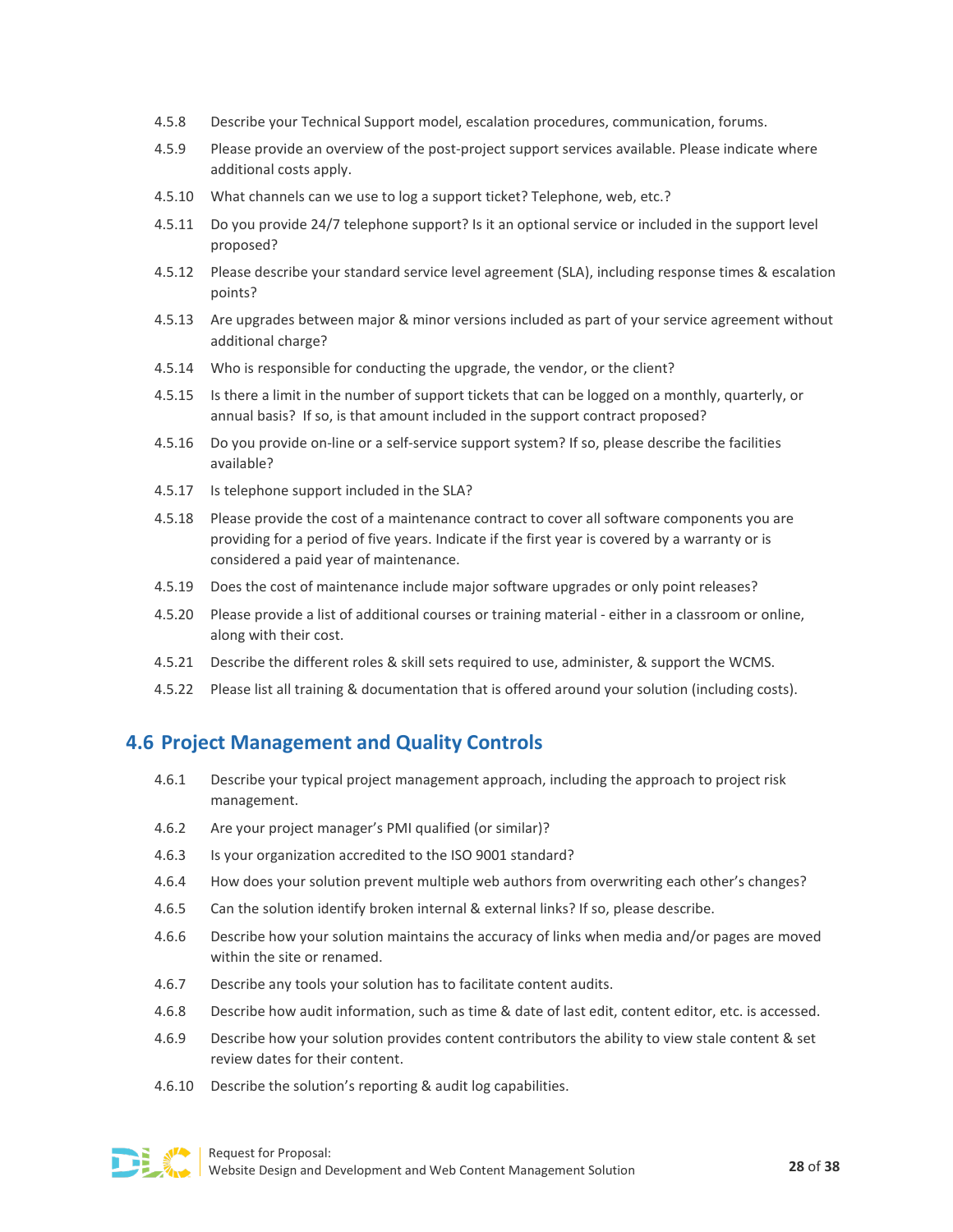# <span id="page-29-0"></span>**5.0 Instructions to Respondent**

# <span id="page-29-1"></span>**5.1 Timeline**

The DLC anticipates following the schedule below:

| <b>Event</b>                                                                          | <b>Date and Time</b> |
|---------------------------------------------------------------------------------------|----------------------|
| Release RFP                                                                           | May 6, 2020          |
| Questions due                                                                         | May 12, 2020         |
| RFP response deadline                                                                 | May 26, 2020         |
| Follow up with selected respondents<br>for clarification or product<br>demonstrations | May 27-June 5, 2020  |
| Selection and award of contract                                                       | June 15, 2020        |

# <span id="page-29-2"></span>**5.2 RFP Evaluation Criteria**

This set of criteria will be used to evaluate each vendor's proposal. A contract may be awarded to the vendor that best satisfies the overall requirements of the RFP.

- Completeness of proposal and overall solution
- Congruence with the goals and objectives of Customer
- Team qualifications, experience and expertise
- Open, knowledge-sharing communication
- Results of proposal interviews and client references
- Features and function of WCMS
- Inspection of vendor's production websites
- Available WCMS training solutions
- Project and future costs

After reviewing Responses, the DLC reserves the right to contact some or all Respondents to clarify information presented in the Response(s) or to have the Respondent demonstrate software functionality.

# <span id="page-29-3"></span>**5.3 Contact**

This RFP is issued by Efficiency Forward, Inc. DBA DesignLights Consortium. Stephen White, Chief Operating Officer, will function as the sole point of contact during this process.

**Stephen White** *Chief Operating Officer* [swhite@designlights.org](mailto:swhite@designlights.org) O: 781-538-6425 Ext. 197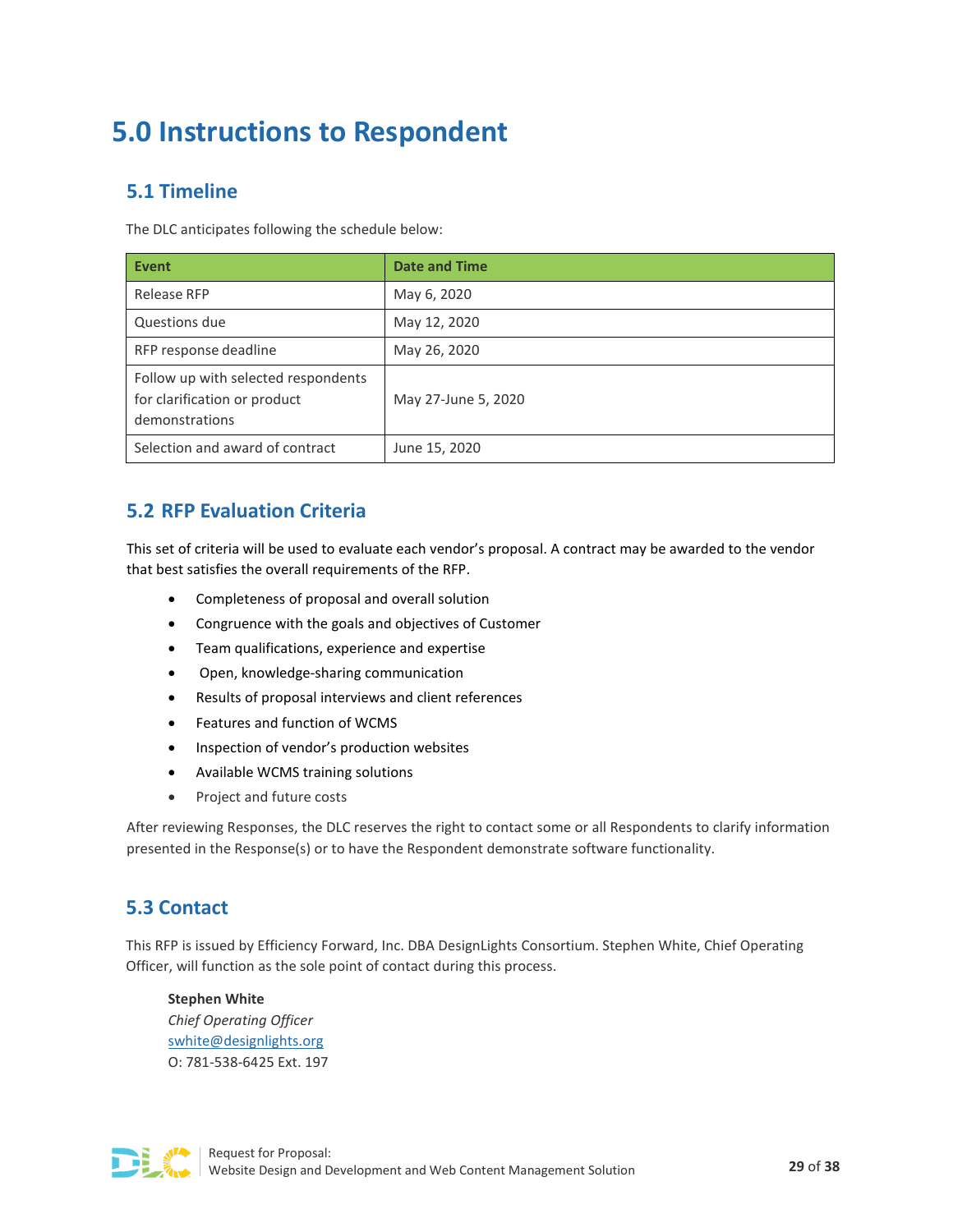Respondents may submit questions about this RFP by May 12, 2020 via email to Stephen White. Any questions submitted by one Vendor will be answered by May 19, 2020.

Respondent submissions to the RFP must be received via email to both contacts below prior to the RFP Reponses Due deadline:

**Stephen White** *Chief Operating Officer* [swhite@designlights.org](mailto:swhite@designlights.org)

and

**Liesel Whitney-Schulte** *Director of Programs (DLC)* [lschulte@designlights.org](mailto:lschulte@designlights.org)

# <span id="page-30-0"></span>**5.4 Submission of Response**

Responses to this RFP are due no later than the above deadline and time identified in Section 3.1 (Timeline). The Respondent remains solely responsible for ensuring that its Response is received at the time, date, and method specified.

- Responses to this RFP must be submitted to the identified contacts by **email ONLY.** The email should be addressed to the contacts in Section 3.2 with the subject line titled, "RFP". Attach one (1) electronic copy of all files in both Microsoft Word/Microsoft Excel and in PDF format (please make sure that the Response is word-searchable).
- A confirmation of receipt will be sent to those who submit Proposals on time.
- Late submittals will be rejected.
- Respondents are not required to submit print copies of their proposals.
- Respondents are required to offer solutions/responses to all parts of the RFP that are applicable to the Respondent's business model or expertise.
- Respondents should be prepared to present their proposal in a 2 hour virtual meeting.
- Reference interviews will take place between May 27-June 5, 2020.
- The DLC reserves the right to reject as non-responsive any proposals that do not contain the information requested in this RFP.
- The DLC is not liable for any costs incurred by any person or firm responding to this RFP or participating in the RFP selection process.

Section 4 outlines the Response format intended to obtain organizational and reference information from all Respondents.

# <span id="page-30-1"></span>**5.5 RFP Responses Property of the DLC**

All materials submitted in Response to this RFP become the property of the DLC.

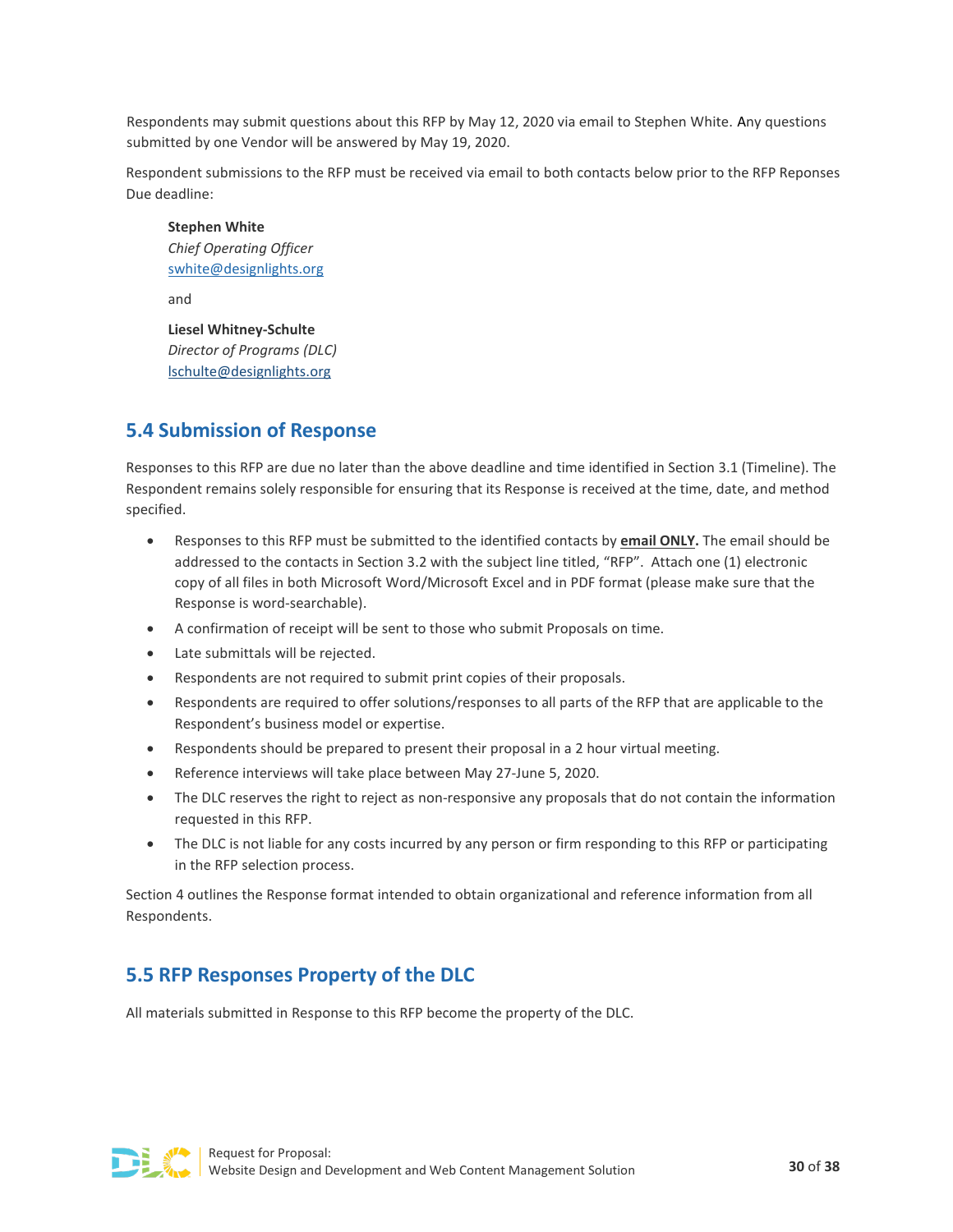# <span id="page-31-0"></span>**6.0 Response**

Respondents are requested to provide a concise yet complete description of the Respondent's approach and capabilities for satisfying the required services outlined in this RFP. In addition, Respondents are encouraged to proactively present additional information and responses, not explicitly requested, that help demonstrate an understanding of this project's objectives and needs as well as Respondent's creativity, experience, and/or expertise.

Respondents shall include the following Sections in their Response, referencing the same numbering system as used in this Section. The information provided in this Section will address the specific Response item and be informative and concise.

# <span id="page-31-1"></span>**6.1 Title and Transmittal**

- **6.1.1 Title Page or Cover.** The title page or cover must include the RFP title, the RFP due date and time, and the Respondent name and address.
- **6.1.2 Table of Contents.** Each Response shall be submitted with a table of contents that clearly identifies and denotes the location of each Section and Sub-Section of the Response. Additionally, the table of contents should clearly identify and denote the location of all Attachments to the Response.
- **6.1.3 Transmittal Letter.** The Response must provide a written transmittal of the Response in the form of a standard business letter. The transmittal letter shall include the following items:
	- Legal entity name of the Respondent
	- Brief description of how the Respondent meets any of the preferred Respondent qualifications
	- Name, mailing address, telephone number, and email address of the Respondent's contact person
	- Signature of a company official empowered to represent the Respondent

# <span id="page-31-2"></span>**6.2 Executive Summary**

In the Executive Summary, the Respondent should condense and highlight the contents of the Response in such a way as to provide the DLC with a broad understanding of its product(s) and/or implementation services. This section of the Response is intended to provide a clear and concise understanding of key aspects of the Response as follows:

- Narrative summary of the Respondent's knowledge of the RFP and its ability to provide the solution and/or implementation services as outlined in this RFP.
- Summary of the solution and services recommended in the Response to the RFP and why those products and/or services represent a "best value" solution.
- Discussion of why the Respondent is qualified to provide the solution and/or services presented, including an overview of prior relevant experiences and product or industry alliances, certifications and/or accreditations.

#### *The maximum length should be no more than three pages.*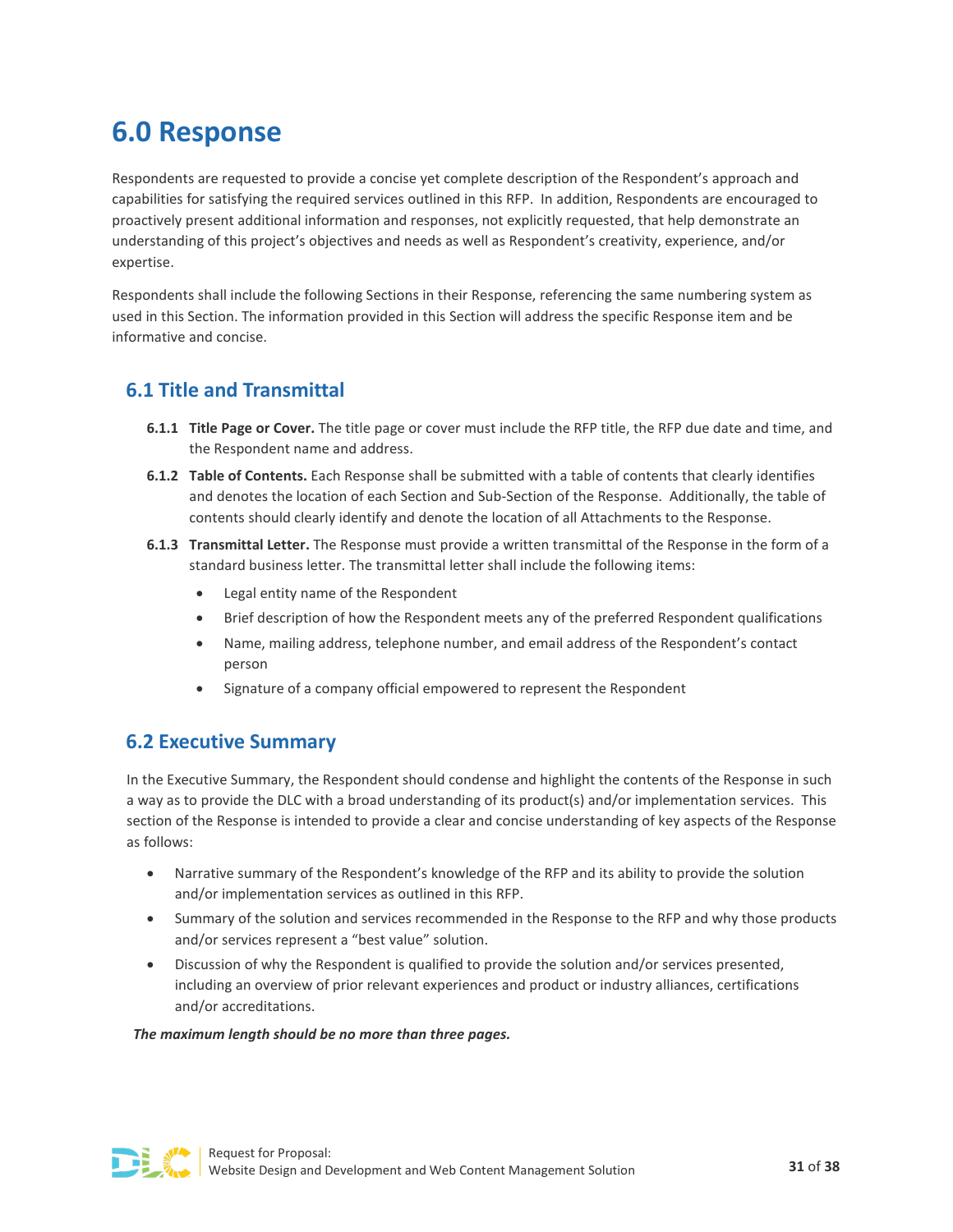# <span id="page-32-0"></span>**6.3 Statement of Qualifications**

- 1. The DLC is soliciting Responses from qualified firms that are in the business of providing services as described in this RFP. The Respondent should present information about its organization, highlighting its applicable qualifications and experience, including:
	- A brief overview of business operations
	- Summarize the breadth and depth of the Respondent's **relevant** experience.

#### *The maximum length should be no more than two pages.*

- 2. Provide three public or private client references that would be willing to be interviewed by the DLC between May 27 and June 5, 2020 regarding experiences with your services. The following reference information should be provided:
	- a. Organization name
	- b. Organization description
	- c. Reference contact information
		- Name
		- Title/role within the organization
		- Mailing address
		- Phone
		- Email
	- d. Referenced project beginning/end dates
	- e. A brief summary of the referenced engagement, including a description of contract scope and results achieved
- 3. Describe your familiarity with the DLC requirements and business processes.

*The maximum length should be no more than three pages.*

### <span id="page-32-1"></span>**6.4 Narrative Regarding Services**

- 1. **Contract Management Methodology.** Describe your firm's project and contract management methodology. Include in the description of your methodology's adherence to project management standards and distinguishing features of the methodology that have contributed to project success.
- 2. **Staffing.** Describe the approach to staffing. Address the use of on-site vs. off-site and full-time vs. parttime resources and how those resources are coordinated to work effectively with the DLC team. If offshore resources are a part of your approach, explain the expected benefits as well as the processes used to manage and maintain the security of access to DLC data and the quality of remote work.
- 3. **Roles.** Describe the roles and positions that would be provided by the firm and those required of the DLC. Please estimate the number of full-time positions to be required for the firm and the skill sets that the Staff should have.
- 4. **Training.** Describe your approach to training the team and maintaining high quality service delivery in accordance with a contract expectation.
- 5. **Quality Assurance.** Describe your approach to managing the quality of work, process adherence, staff performance, and metrics.
- 6. **Desired IT Capabilities.** Describe your approach to desired IT capabilities listed in Section 1.7 and describe any alternative solutions or recommendations.

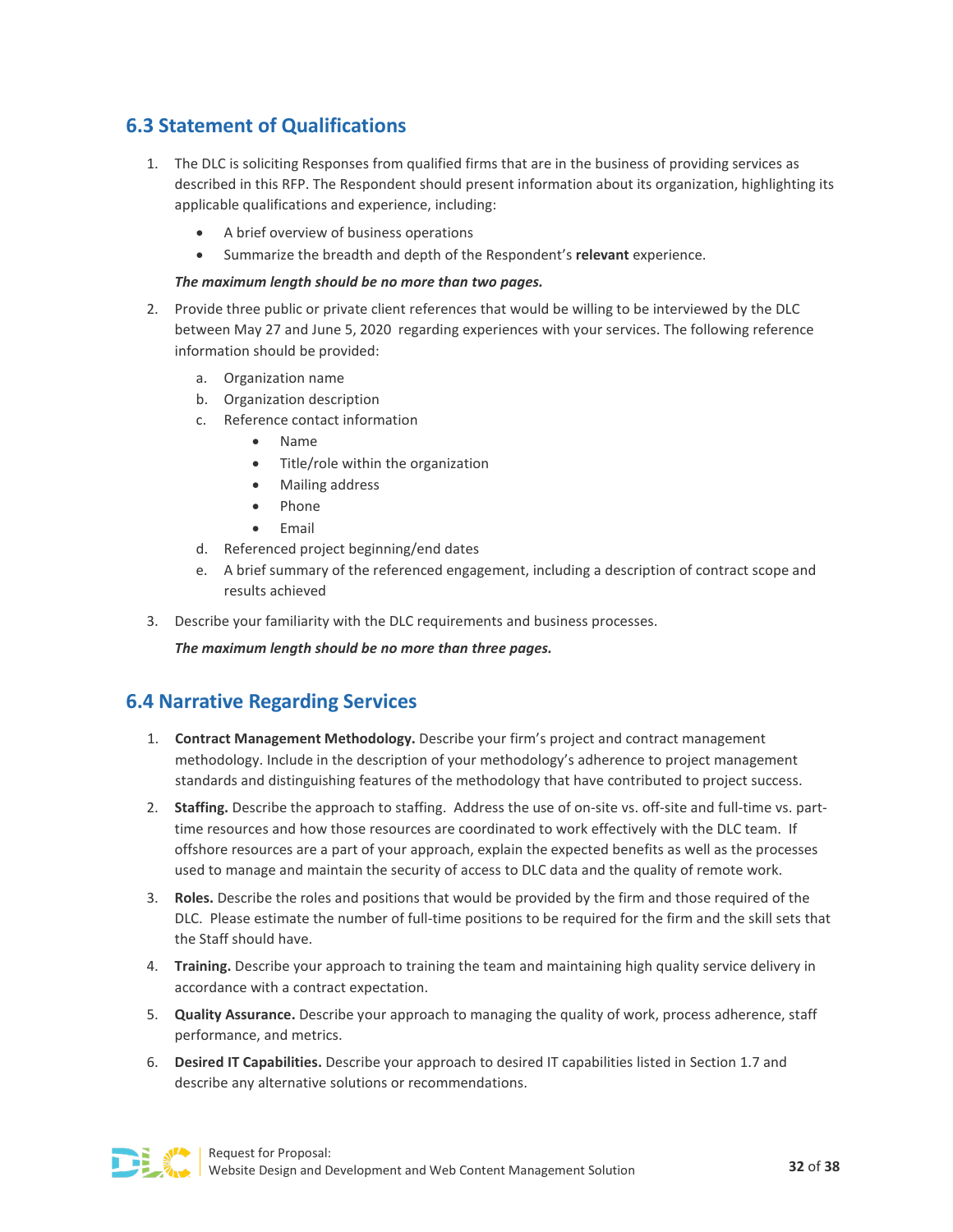*The DLC does not wish to unduly constrain its options for implementation. Respondents are invited to present innovative or alternative solutions that could be beneficial to the DLC.*

# <span id="page-33-0"></span>**6.5 Narrative on Tasks**

This section should describe your approach to managing the details identified in the below tasks and describe any alternative solutions or recommendations based on the firm's capabilities.

- **Task 1: Planning and User Story/Profile Development**
- **Task 2: Website Redesign**
- **Task 3**: **Website Development & Testing**

# <span id="page-33-1"></span>**6.6 Additional Topics for All Respondents**

- 1. **Pre-Implementation Activities.** Describe any suggested activities that the DLC could complete prior to the start of the implementation project that would accelerate or facilitate the implementation effort.
- 2. **Expected time allocations for DLC staff**. Describe expected time commitment or other resources required from DLC internal staff to support the coordination of Website Redesign activities.

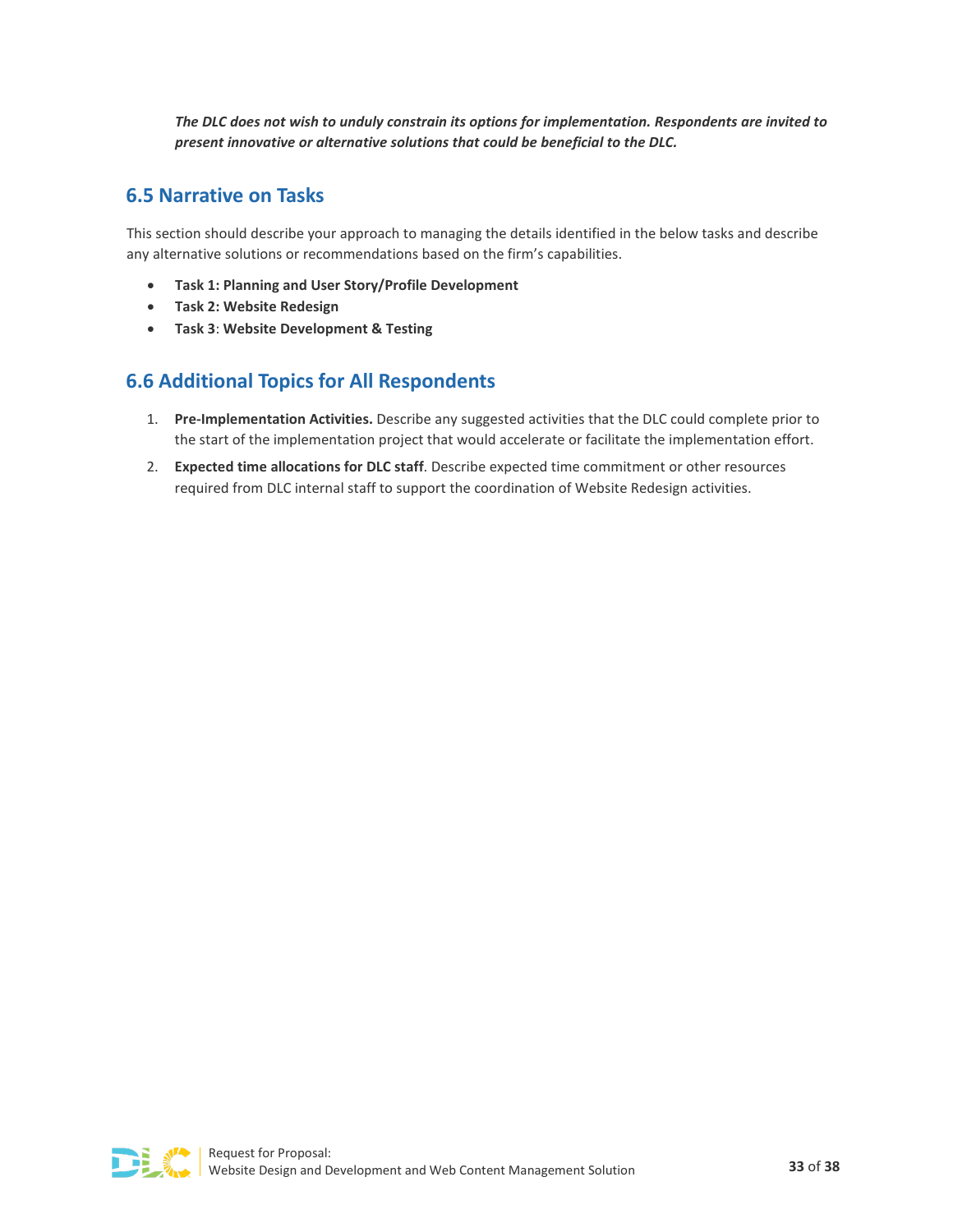# <span id="page-34-0"></span>**7.0 Attachments**

# <span id="page-34-1"></span>**7.1 Website Examples**

| <b>Website</b>                                                   | <b>What we like</b>                                                                                                                                                                                                                            |
|------------------------------------------------------------------|------------------------------------------------------------------------------------------------------------------------------------------------------------------------------------------------------------------------------------------------|
| <b>Federal Communications Commission</b><br>https://www.fcc.gov/ | User friendly, intuitive design and multiple easy buttons to specific<br>actions, clean design and color scheme with two options to browse<br>content by, fresh vibrant UI, usercentered design, user base includes<br>public and professional |
| <b>ENERGY STAR</b><br>https://www.energystar.gov/                | Energy Star user friendly design focused content, form follows<br>function, tools & tips, ask the expert sections                                                                                                                              |
| Intertek www.intertek.com                                        | Interactive quote process, User Engagement, clean, modern UX,<br>consistent user interface                                                                                                                                                     |
| Rocky Mountain Institute www.rmi.org                             | Engaging, clean and colorful: easy to read font, colorful, relevant<br>images, simple layout; about info & value prop is front and center                                                                                                      |
| Sierra Club https://www.sierraclub.org/                          | Engaging, image-forward, easy to navigate, inspires action, targeted<br>to user (by location), focus on impact                                                                                                                                 |
| PNNL https://www.pnnl.gov/                                       | Particularly the news & media section $-\frac{1}{2}$ easy to navigate to, simple to<br>read, contains a search and sort function within the news section,<br>allows for featured stories, easy to contact the organization                     |

# <span id="page-34-2"></span>**7.2 Sitemap for the Current Website**

- Home
- About Us
	- o **Team**
	- o **Board of Directors**
	- o **Our Members**
		- **Become a Member**
	- o **Industry Advisory Committee**
	- o **History**
	- o **Careers**
- Contact Us
- Sign In/Create an Account
- Solid-State Lighting
	- o **Search the QPL**
	- o **Submit a Product**
		- **Single Product Application Instructions**

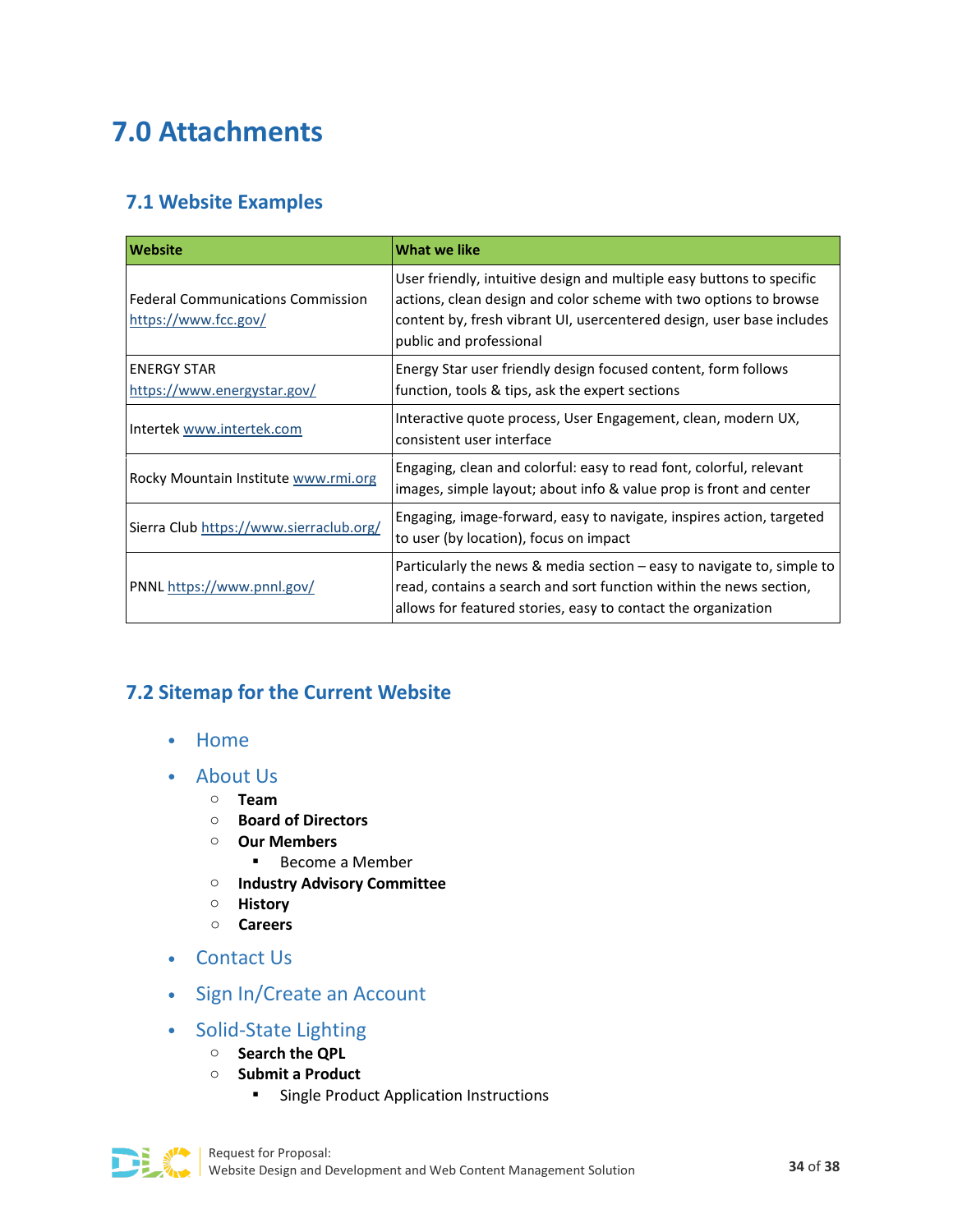- Single Product Application Form Instructions
- Single Product Application Checklist
- Family Grouping Application Instructions
	- Family Grouping Testing Requirements
	- Family Grouping Application Form Instructions
	- Family Grouping Application Form Checklist
- **Private Label Application Instructions** 
	- Private Label Application Checklist
- Product Update Applications
- **-** Application Fees
- Application Review Timelines
- o **Manufacturer Name Updates**
- o **Lumen Maintenance**
- o **Understanding the QPL**
- o **Application Process Overview**
- o **Qualification Requirements**
	- Product Eligibility
		- Specialty Products
	- Technical Requirements
		- Allowances
	- Testing and Reporting Requirements
		- Testing & Reporting Requirements for Retrofit Kits
			- Approved and Pre-approved Equivalent Housings for Retrofit Kits
		- Testing & Reporting Requirements for Linear Replacement Lamps
		- Testing & Reporting Requirements for Screw-Base Replacements for HID Lamps
			- Approved and Pre-Approved Equivalent Fixtures for Screw-Base Replacements for HID Lamps
		- Testing & Reporting Requirements for Four Pin-Base Replacement Lamps for CFLs
		- Testing & Reporting Requirements for Color-Tunable Products
		- Testing & Reporting Requirements for Dimmable & Field-Adjustable Light Output Products
		- Testing & Reporting Requirements for Field-Adjustable Light Distribution Products
			- Example: Integral FALD with FALO, CT, 1 PUD
			- Example: Integral FALD with FALO, 1 PUD
			- Example: Integral FALD with 1 PUD
			- Example: Integral FALD with Multiple PUD
			- Example: Standard FALD with 1 PUD
			- Example: Standard FALD with Multiple PUD
		- Testing & Reporting Requirements for DC and PoE Lamps, Luminaires, and Retrofit Kits
		- Testing & Reporting Requirements for Hazardous Location Lighting
		- Testing & Reporting Requirements for Safety Certification
		- Testing & Reporting Requirements for Modular Products with External Power Supplies
		- Approved or Pre-Approved Housings

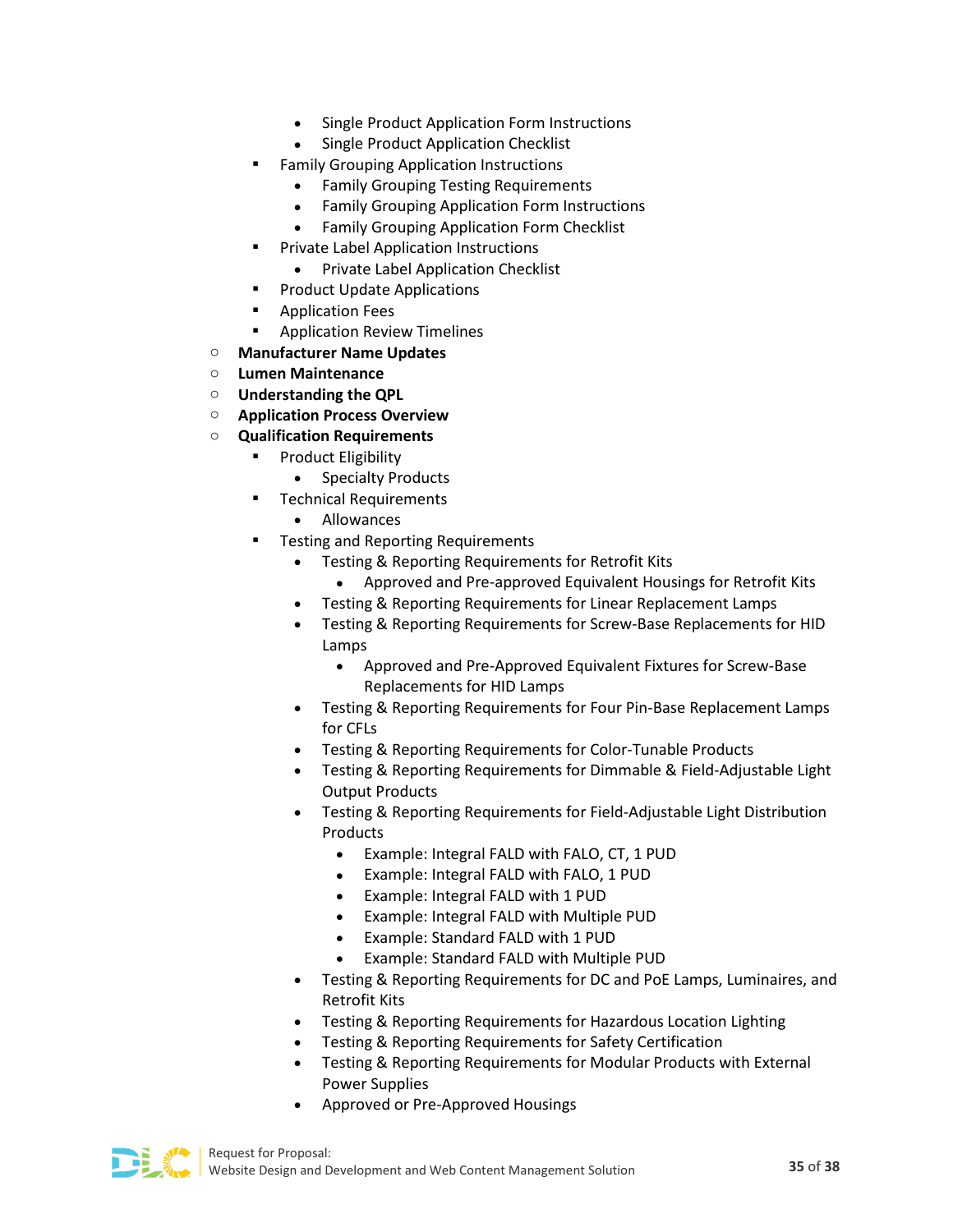- **Testing Lab Requirements**
	- DLC LM-79 Testing Lab Requirements (pdf)
	- DLC Approved LM-79 Testing Laboratories
- **DLC Premium Requirements**
- **Past Technical Requirements**
- o **Surveillance Testing Program**
	- **Surveillance Testing Policy (pdf)**
- o **DLC Policy Development**
	- **Policy Development Process**
- o **Solid-State Lighting FAQs**

#### • Networked Lighting Controls

- o **Search the QPL**
- o **Download the QPL**
- o **Qualify a System**
	- **System Definitions**
	- **NLC Technical Requirements**
	- **NLC Application Instructions**
	- **Revision Schedule and Listing Fees**
- o **Case Studies**
	- Digital Lumens Advanced Lighting Demonstration
	- **•** Philips Advanced Lighting Demonstration
	- CREE Advanced Lighting Demonstration
	- **E** Current by GE Advanced Lighting Demonstration
	- **Enlighted Advanced Lighting Demonstration**
	- **Advanced Lighting Demonstration Final Report**
- o **Training Programs**
- o **Reports, Tools, and Resources**
	- **Report: Energy Savings from NLC Systems Download Page**
- **Lighting Controls FAQs**

#### • Horticultural Lighting

- o **Horticultural Lighting QPL**
- o **Horticultural Lighting Technical Requirements**
- o **Qualify a Fixture**
	- **Required Documentation Checklist (pdf)**
	- Application Question Descriptions (pdf)
	- **Listing Fees**
	- Application Review Timelines
	- Horticultural Lighting QPL Revision Cycle
		- Horticultural QPL Revision Schedule (excel)

#### o **Horticultural Lighting Resources**

- Terms and Definitions Guide (pdf)
- **Ultraviolet Light Guide (pdf)**
- **•** Application Design Guide (pdf)
- Active Cooling Guide (pdf)

### • Technical Workplan/Current Efforts

#### o **SSL Technical Requirements V5**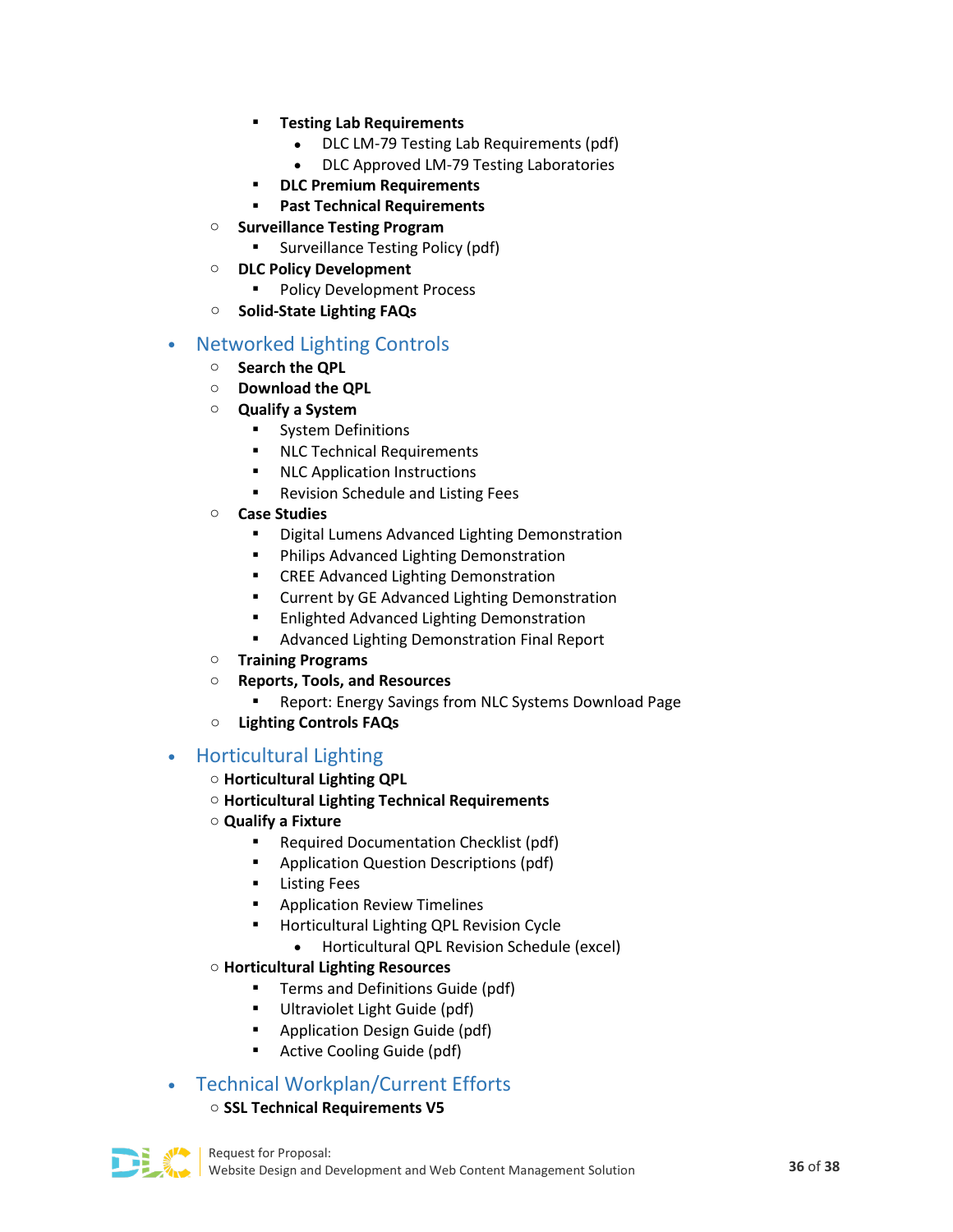o **Networked Lighting Controls V5 (NLC5)** o **Horticultural Technical Requirements V2.0**

#### • News and Events

- o **DLC News**
	- **Each news item is a separate page**
- o **DLC Webinars**
	- **Each webinar is a separate page**
- o **DLC Events**
	- **2019 DLC Stakeholder Meeting** 
		- Why Attend
		- Agenda
		- About the Speakers
		- Structured Networking
		- Sponsorship
		- Things to Do in St. Louis
		- Where to Eat in St. Louis
		- Photos
	- 2018 DLC Stakeholder Meeting
		- Why Attend?
		- What to Expect
		- Agenda
		- Structured Networking
		- Controls Training
		- Hotel & Lodging
		- Sponsorship
	- 2018 DLC Controls Summit
		- Agenda
	- 2017 DLC Stakeholder Meeting
		- Who Should Attend?
		- Why Attend?
		- Agenda
	- **2017 DLC Controls Summit** 
		- Agenda
	- 2016 DLC Stakeholder Meeting
		- Sponsors
		- Presentation Downloads

#### **Resources**

- o **DLC Blog**
- o **Energy Savings Potential of DLC Commercial Lighting and NLCs**
- o **SSL Program Summaries**
- o **NLC Program Summaries**
- o **Energy Savings from Networked Lighting Control (NLC) Systems)**
- o **US DOE 2015 Lighting Market Characterization**
- Terms
	- o **Terms of Use**
	- o **Logo Guidelines**